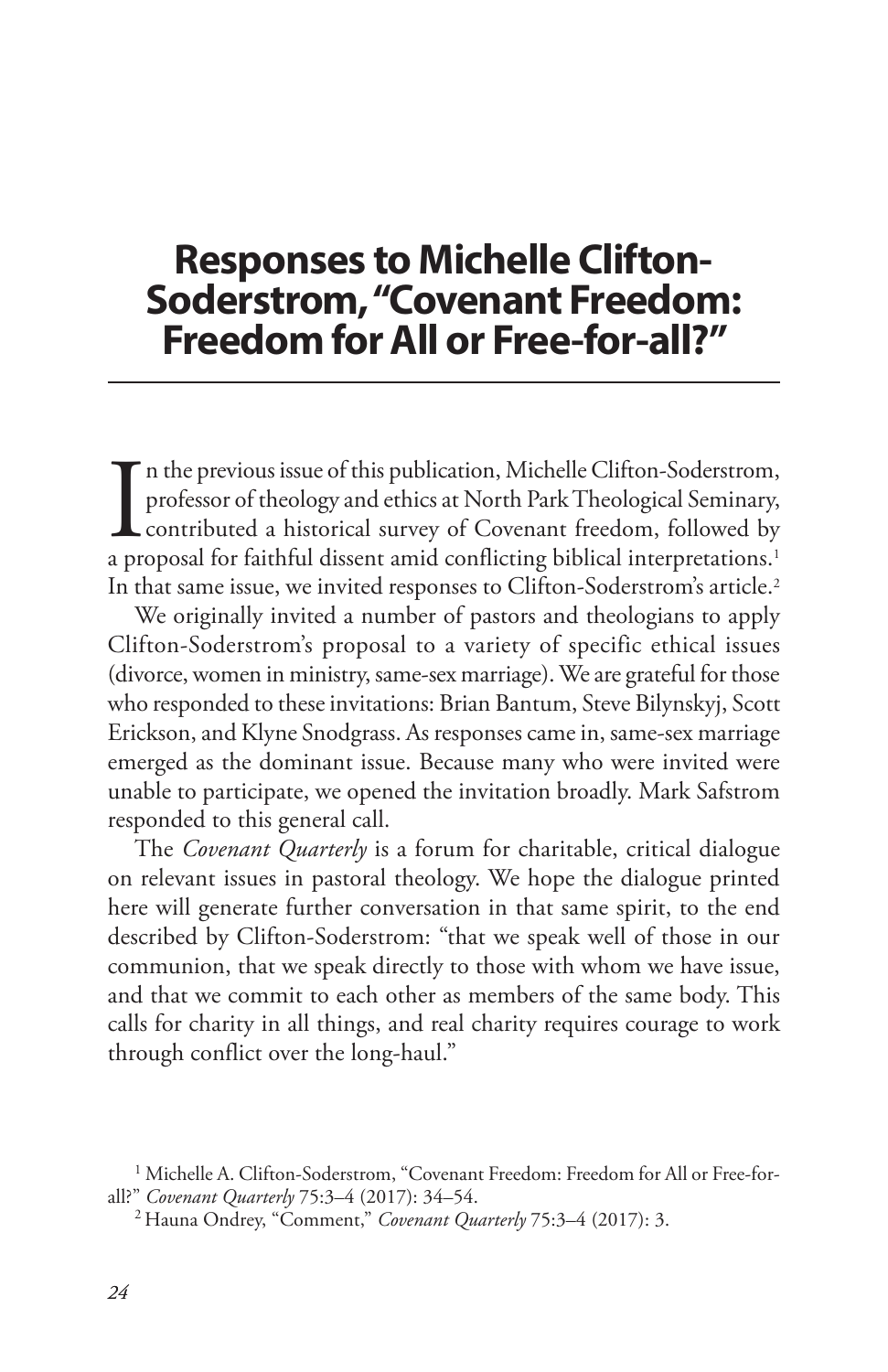## *Brian Bantum, associate professor of theology, Seattle Pacific University and Seminary, Seattle, Washington*

The term "covenant" holds both complexity and possibility. Tracing  $\perp$  the invocation of covenantal language throughout Scripture reveals God's perpetual presence and desire to be with humanity. Covenant is faithfulness that is reciprocated and mutual. And yet in Scripture covenant is at times paradoxical. It is irrevocable and constant, but it also cannot be completely known. Fundamentally, covenant is not simply about law, about what to do and what not to do. Covenant is about relationship, about *how* we are with God and with one another. Covenant is sometimes about *who* we are with. Sometimes that means exclusivity, and sometimes it means radical and scandalous inclusion, but these facts are never static. They shift and slip along a deeper claim about what it means to be with God and for God to be with us. In Scripture, whenever Jews who confessed Jesus as Lord began to define covenant around questions of *what* and *who*, God seemed to insert the troubling question of *how* into the image of what faithfulness could begin to look like.

I came to Christ in a Southern Baptist church and was somewhat of a theological wanderer during college and seminary. In my wandering, I become more and more aware of the ways theology and theological dogmas served as easy devices of rupture and distinction. From this background, the Evangelical Covenant Church's recognition of both infant and believer's baptism spoke to me of the *how* at the center of God's covenantal presence.

Now, as a systematic theologian who works in questions of identity, anthropology, and Christology, I find myself returning to questions of covenant, faithful dissent, and the implication of Michelle Clifton-Soderstrom's article for how we account for the faithfulness of LGBTQ persons in our midst. My framing of this question is intentional. As Clifton-Soderstrom recounted the history of faithful Covenant pastors struggling to discern questions of baptism, the ordination of women, and just war and pacifism, I was reminded that these struggles were not only questions of beliefs or dogma, but rather questions regarding how we understand the faithfulness of the people who hold those beliefs.

This struggle to account for the faithfulness of those whom we encounter lies at the center of the covenantal *how*. Whether Ruth or Rahab,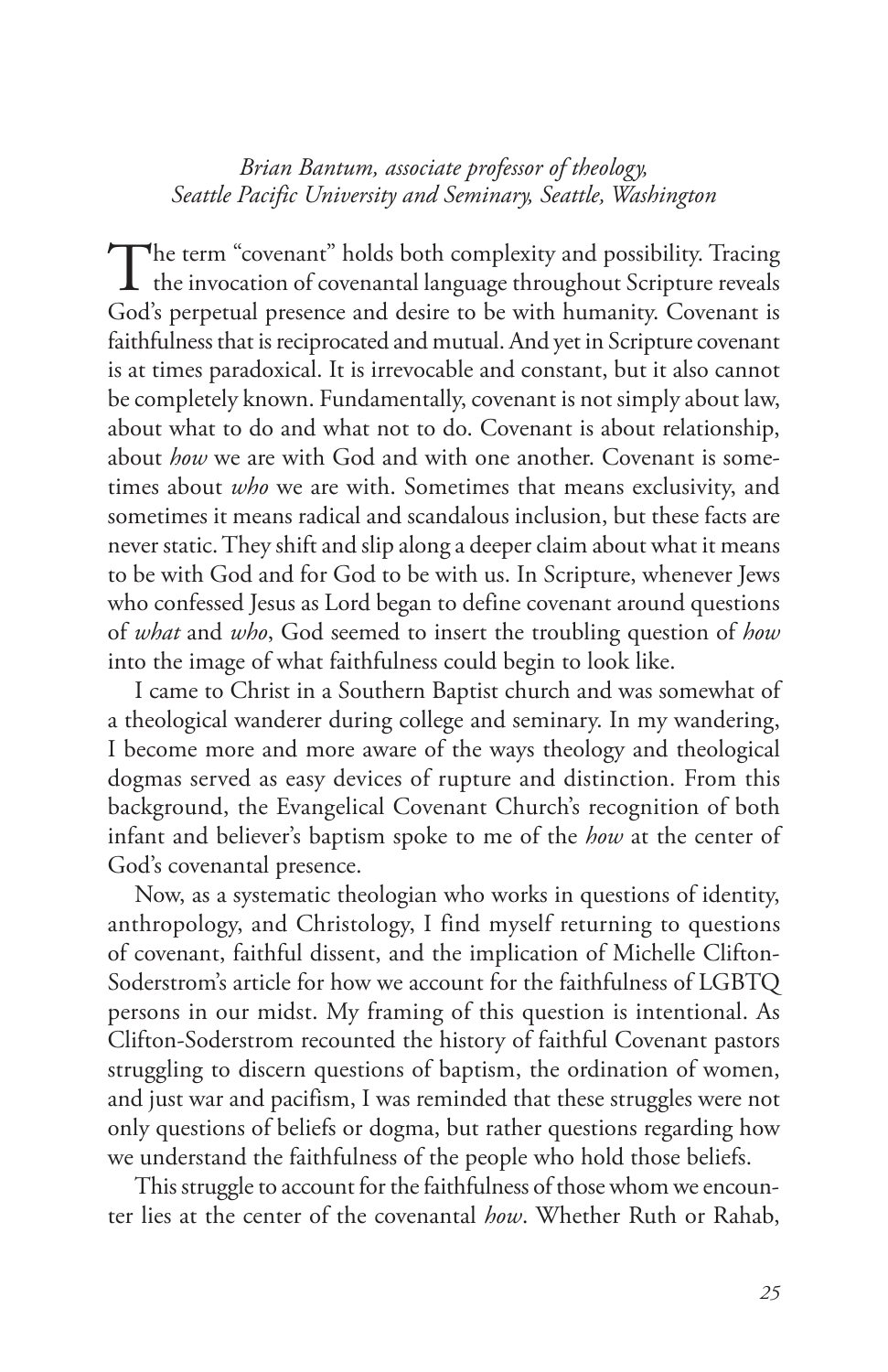the Ethiopian eunuch or Cornelius, Scripture points to the possibility of faithfulness, of God's covenantal *how*, being reflected in those who were seemingly excluded from the covenantal *who* or *what*. In a very real way, Scripture is a testament to God's faithful dissent—God's refusal to allow those whom God loves to be hemmed in, confusing the *how* for the *who* or the *what*.

The question of faithful dissent and its legacy in the Evangelical Covenant Church presses us to dig deeper as we confront spaces of disagreement. Some critical beginning points are the questions of what is being dissented, how we are defining our terms, and whether we are attributing to concepts some sense of shared meaning. Baptism raises fundamental questions regarding the nature of the elements: What is happening as we partake in them? How does that practice shape our lives with Christ and our discipleship? The example of pacifism and just war raises questions of practice and understanding: What can we understand about ourselves? What is faithful action to take or not take?

Similarly, beneath the questions of who we are and what constitutes faithful life, we see interrelated ways that LGBTQ persons confront us with certain problems with how our categories shape what we believe and how we read Scripture collectively as we seek guidance:

- What is a human being, and how do we account for gendered difference?
- What is covenant? What are the limits or possibilities of covenant?
- Who is God? Is God a God of law and obedience? What ethics follow from this? Is faithfulness a question of obedience in Scripture? Is there another way of seeing Scripture?
- How are categories of persons always cultural, and how is Scripture a cultural book in ways that are illuminating and limiting?

As Clifton-Soderstrom has pointed out in her article, it is more likely than not that we will disagree in how we answer the above questions. At the same time, it is entirely possible that we will also begin to see new possibilities for connection and fellowship. We might even discover the possibility of a fellowship of freedom that allows some congregations and persons to discover the *how* of covenantal freedom in ways that are faithful even as they differ from others.

There are many ways of answering the above questions, and a short response does not allow me to elaborate on how we might navigate some of these questions. But I am not sure the question Clifton-Soderstrom's larger framework of Covenant freedom presses us with actually concerns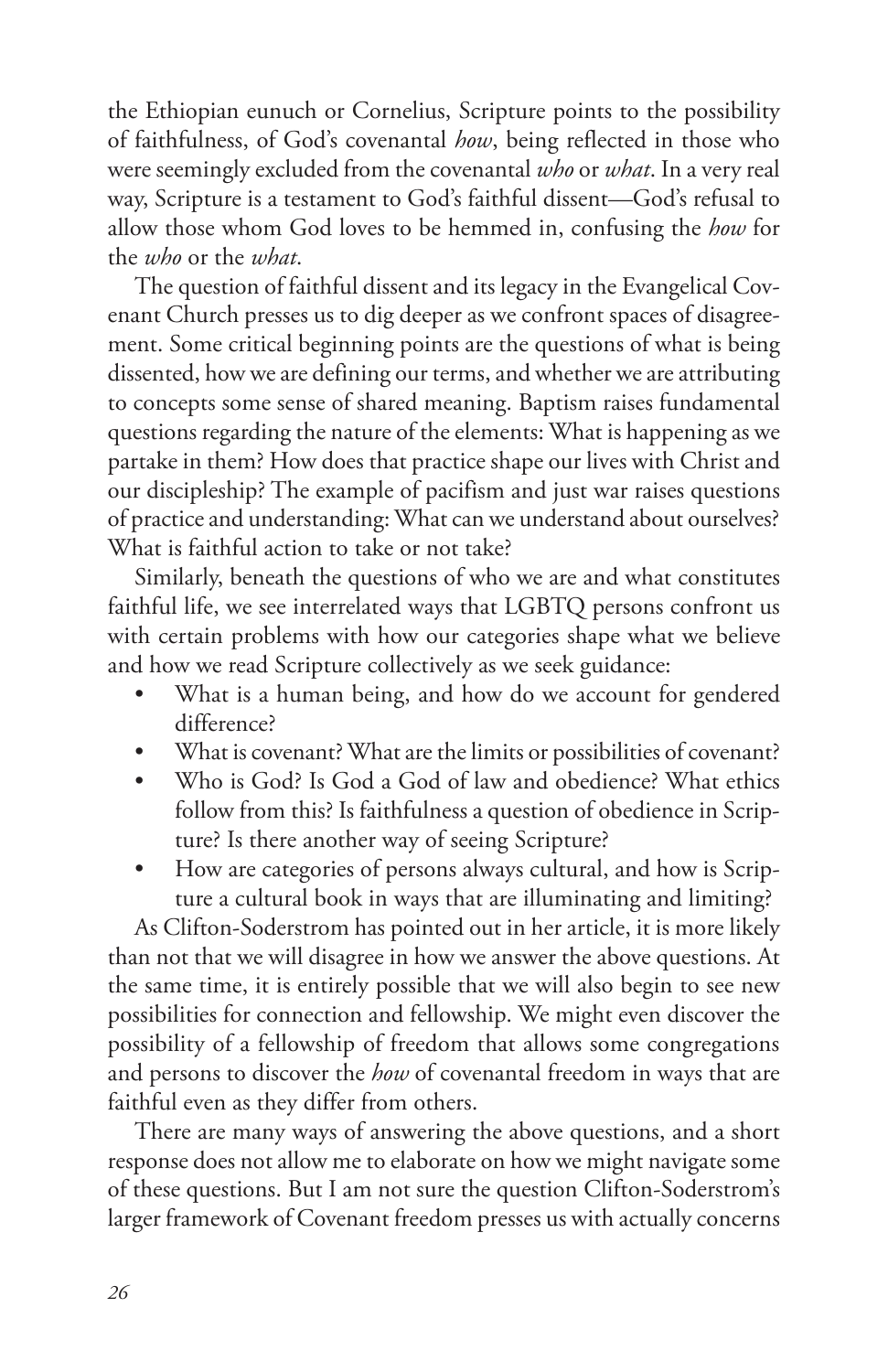the particulars of the argument. One question her historical account raises is why we allow freedom in so many areas but choose a dogmatic legalism in issues of LGBTQ persons, as though these people are reflecting faithfulness and unfaithfulness in ways that are fundamentally different than heterosexual Christians do every day.

I came to the Covenant with more conservative views regarding LGBTQ people. I came to the Covenant because of its deep commitment to racial reconciliation and the ways the denomination sought to foster an image of racial and ethnic diversity in God's kingdom. But in order to do this, questions of culture and theological heritage had to be reimagined. Faithfulness was not simply about certain hymns or church policies or gatherings. What made this openness possible was a willingness to recognize the ways different people embodied faithful responses to God's presence in their lives and in the stories they held.

While many may see questions of race/ethnicity and sexual orientation as fundamentally different, I wonder whether we can separate them any longer. By this I simply mean, if we are open to the radical transformation that a racially and ethnically diverse denomination necessarily requires, we have already suggested that certain forms of faithfulness are subject to change—that they can be reinterpreted and understood in more expansive and inclusive ways. I wonder whether we have opened ourselves up to the same process of listening and discernment with those from the LGBTQ community and those in our congregations. What would we find if we began to hear their understandings of faithfulness? Would they be so different from what we might imagine if we considered faithfulness beyond the biological genders of the participants?

As the Covenant continues to wrestle with questions of marriage and inclusion of LGBTQ people in congregations, I wonder if we might also struggle with more than law, more than dogmatic notions of sex and gender. I wonder if we might become more open to the ways those very people who were seemingly outside the covenant also display marks of faithfulness, that their perpetual presence might reveal to us all just how radical and ordinary God's covenant is.

In the end, I wonder whether the Evangelical Covenant Church's belief in a freedom centered in *how* we are together in Christ might become a critical way forward in displaying what God's faithfulness in us might look like.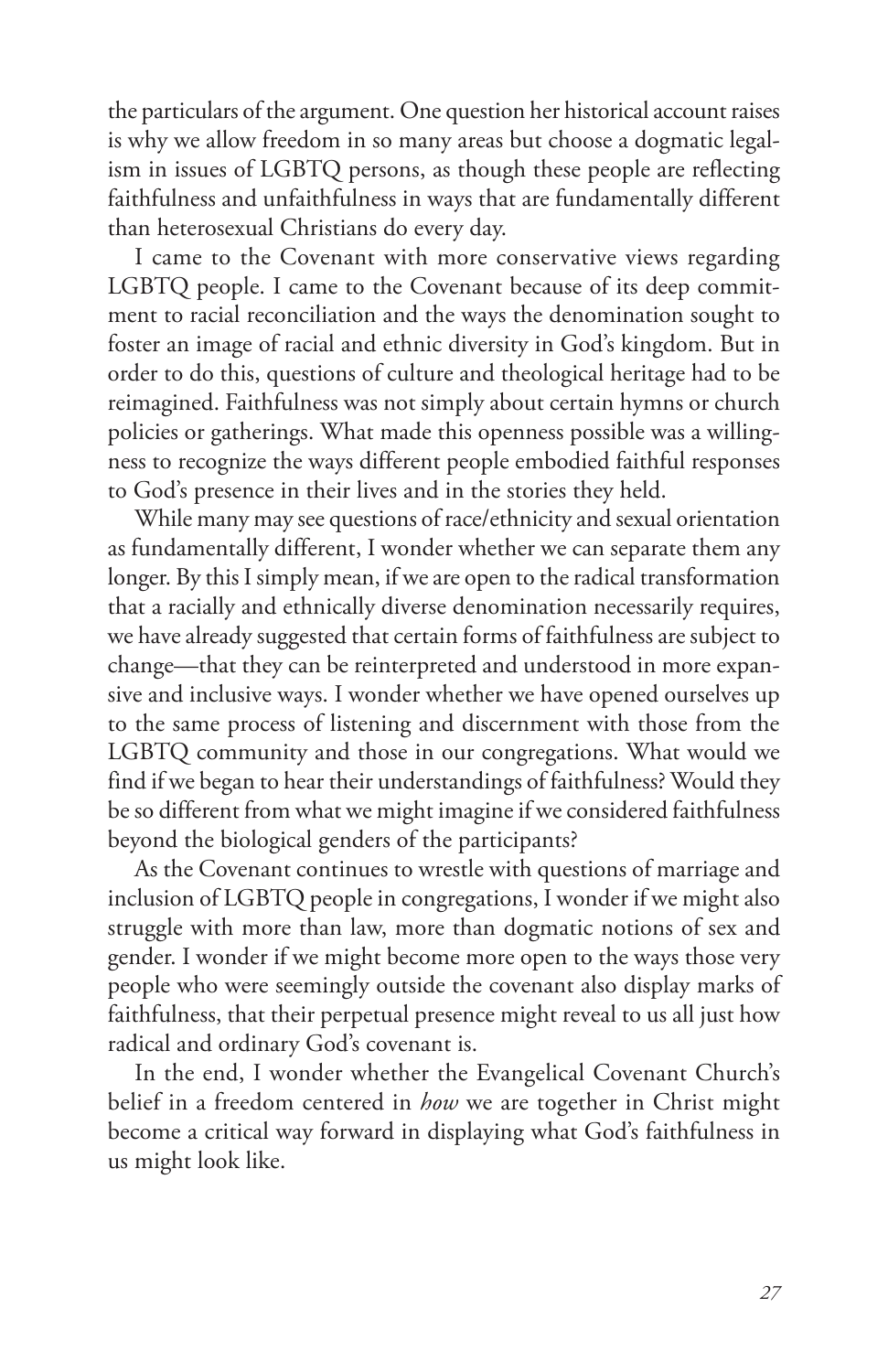## *Stephen S. Bilynskyj, pastor, Valley Covenant Church, Eugene, Oregon*

Michelle Clifton-Soderstrom has long been an able spokesperson<br>
for, and defender of, our "last but not least" Covenant Affirmation of freedom in Christ. She has also been my friend and colleague in teaching and ministry. So I appreciate the opportunity to respond to her formal theological exposition of that freedom in regard to the practice of faithful dissent. While the paper certainly has application to other areas of practical theology and Christian ethics, I have been asked to interact with it particularly in regard to the issue of human sexuality.

Having said the above, I do not believe that sexual ethics is simply one of many topics toward which the conclusions of Clifton-Soderstrom's essay might be directed. No, the paper is clearly aimed at clearing a space for faithful dissent in regard to the Covenant position on the morality of homosexual practice. I say this not to diminish the excellent historical research and theological reflection on Covenant freedom the author has offered, but simply to place what has been presented properly in the context of what is surely one of its main purposes.

I take up the task of responding with some trepidation. Since 1996 I have been actively involved in Covenant discussion around human sexuality, beginning with serving on the Christian Action Commission, which prepared and presented the 1996 Resolution on Human Sexuality. That resolution has guided and sparked denominational discussion ever since. Beginning in about 2000 and for sixteen years, I taught about this issue in the Covenant Orientation program in two or three different classes, most recently in Covenant Theology. As president of the Covenant Ministerium (2009–2012), I was pulled into several discussions about human sexuality. While Ministerium president, I served on the Board of the Ordered Ministry, where policy on human sexuality was discussed and implemented in the care and discipline of our clergy.

Through it all, I have consistently explicated and defended the conservative but gracious position sketched in the 1996 Resolution on Human Sexuality. I believe that position to be thoroughly biblical and theologically sound. I would say the same of more recent policy developed by the Board of the Ordered Ministry, which aims to carefully and lovingly implement our biblical and theological position in ministerial ethics, practice, and discipline and to some degree in local congregational practice.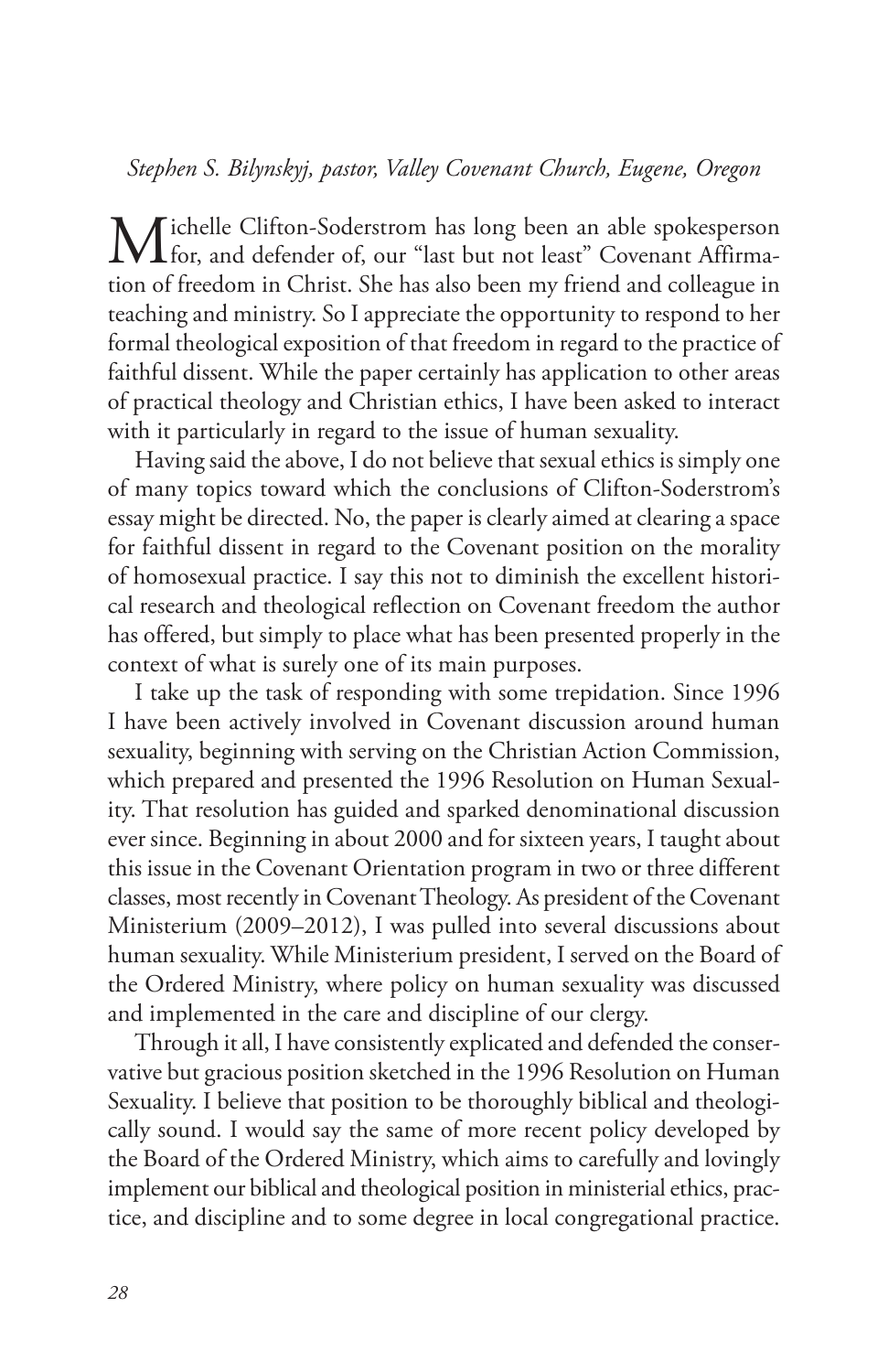From the beginning, my soul has been pained by disagreement with our position on human sexuality, particularly when those expressing such disagreement are loved and respected friends and colleagues like Clifton-Soderstrom, because I fear that disagreement will lead to breaking of fellowship. In what I take to be the spirit of charity and unity she seeks to embody in her paper, I have been troubled while at the same time wanting very much to maintain friendship and fellowship.

Nonetheless, I feel that opening her paper on Covenant freedom with the Doughty incident may, perhaps unintentionally, paint those who dissent from the conclusions of her paper as present-day "Doughtys," unable and unwilling to be charitable toward those who disagree with them. I have that fear specifically in regard to those who wish to create theological room to extend Covenant freedom to accepting homosexual practice as morally benign. Offering them a heartfelt negative response seems to run the risk of being regarded as uncharitable, mean-spirited, and, worst of all, not really Covenant in regard to Christian freedom. Despite the fears I've named, I will proceed to offer a few points of reflection and critique regarding Clifton-Soderstrom's paper and what I take to be its implied goal in regard to human sexuality.

I begin with the general observation that Covenant freedom has never been meant to embrace, and likely never will embrace, the full range of possible biblical theological positions. This is a mistake that laypeople and Covenant clergy often make, imagining that if a viewpoint is theologically and/or biblically possible within the wider range of the Christian Church as a whole, then it must be an acceptable viewpoint within Covenant life and practice.

The paper itself touches on examples that clearly demonstrate that the Covenant does not and cannot embrace the whole of Christian theological freedom. Clergy are not free in the Covenant to espouse and practice a theology of complementarianism nor a baptismal theology that does not recognize as valid the baptism of infants, though both of those viewpoints are certainly present among faithful believers in the larger house of God's people in the world. But the list of theological positions unacceptable and therefore not covered by our affirmation of freedom in Christ—in the Covenant is much longer.

To begin with, we explicitly reject atonement theology that requires penal substitution to be the primary or only metaphor for the work of Christ, though such a view is quite prevalent among evangelical and even Catholic Christians in the larger church. To the list of established Chris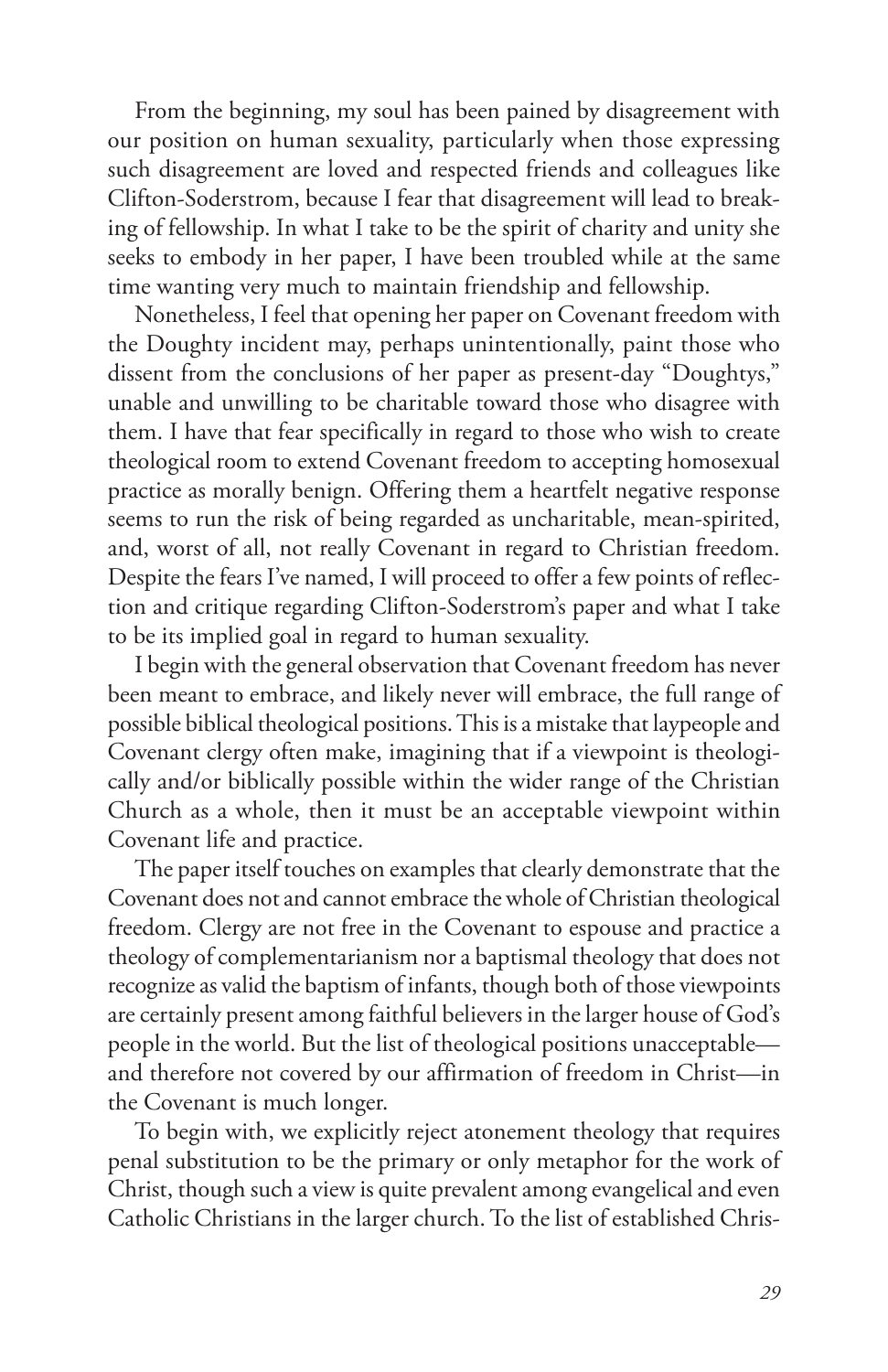tian theological positions beyond the bounds of Covenant freedom we could randomly add Sabbatarian seventh-day observance, the veneration of and prayer to the Virgin Mary, and the Wesleyan doctrine of entire sanctification. There are many other such examples.

Any Covenant ordination candidate espousing and proposing to teach and encourage, or even openly and favorably discuss, any of the positions identified above would certainly have a difficult interview and would likely be denied ordination. Yet I challenge anyone to deny that there are many Christians outside the Covenant who hold these positions while still growing in the faith and experiencing the Lord's redemptive power. The range of Covenant theological freedom is simply not identical with the range of Christian theological freedom as a whole but is much narrower.

Many Covenanters have been misled into thinking that Covenant freedom allows us to hold what C.S. Lewis called "mere Christianity," a pure theology centered on the essentials and allowing complete freedom in regard to non-essentials. That is a worthy ideal, but it has never been an adequate description of Covenant theology. As C.S. Lewis himself said, "mere Christianity" is only an entrance hallway from which branch doorways into rooms that are the many different forms and denominations of Christianity. One cannot live in the hallway but only in one of the rooms, says Lewis. The Covenant is only one of the many rooms of the Christian Church. As such it has its theological boundaries and limits, and its expression of Christian freedom must be somewhat circumscribed.

This brings me to my next critique in regard to a central theme espoused explicitly as guideline number three for faithful dissent: a principle of inclusivity. Clifton-Soderstrom states that, "The ECC has historically sought to err on the side of inclusion, especially as it pertains to marginalized groups." She adduces historical examples in which the Covenant encouraged inclusion of various classes of people and varieties of theological positions. My previous point should be enough to demonstrate that the inclusion of various theological positions is not without limit, even when such positions are expressed as faithful dissent.

With regard to the inclusion of marginalized peoples, the Covenant indeed does have a stellar history of seeking to be as broad and welcoming as the kingdom of God is as a whole. As Clifton-Soderstrom's article quotes from a 1959 report of the Committee on Freedom and Theology in regard to, "other races, religions, and classes, the Bible reminds us that these are persons whom God created and for whom Christ died" (p. 50). However, we must be clear about what such inclusion entails specifically.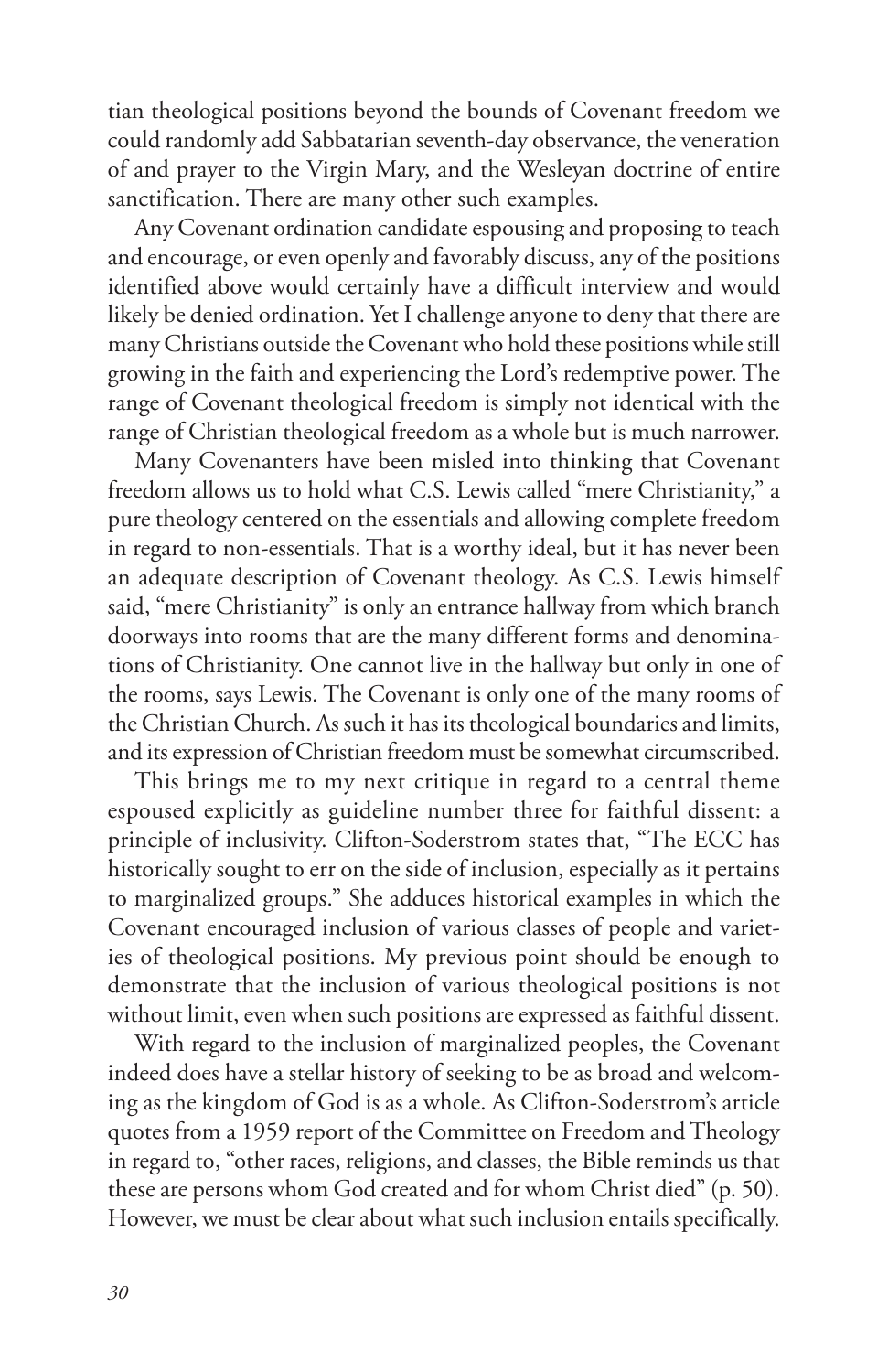Surely an inclusive spirit toward those of other, non-Christian religions does not mean that we wish them to continue to live without faith in Christ. No, we send missionaries and engage in cross-cultural ministry so that they may accept Jesus, be transformed in their thinking, and set aside those other religions.

So any principle of inclusion in Covenant theology and mission does in fact have limits. And one of those limits is moral. As the report on *Biblical Authority and Christian Freedom* states, "Our statement of faith also means that we believe the Bible stands in judgment upon our sinfulness. Its message is the story of God's love for the world, of his calling us from our sin...."<sup>3</sup> The Covenant's position and policies in regard to human sexuality recognize that the Bible stands in judgment on our sexual sinfulness and seeks to deal with that reality graciously and redemptively, seeking new life in Christ also in this area of human life.

Jesus's own "principle of inclusion" clearly had moral limits. Jesus ate and fraternized with marginalized people such as tax collectors, prostitutes, and others described simply as "sinners." He proclaimed in Matthew 21:31 that some of these would enter the kingdom ahead of seemingly more righteous people. Yet in none of that is there any implication, nor has any genuine Christian community ever drawn the conclusion, that Jesus's inclusiveness in regard to these classes of people condoned or legitimized their sinful behavior. Tax collectors who followed Jesus were expected to cease their fraudulent extortion, and prostitutes who came to Christ were to cease selling their bodies. Other Christians were expected not to begin engaging in these sinful activities. Likewise, the Christian church throughout history has expected those who experience same-sex attraction to cease from or never begin homosexual behavior.

Of course, the disagreement within the Covenant and within the larger Christian church concerns whether it is in fact true and biblical that homosexual behavior is sinful, as the Covenant position asserts. It is freedom for dissent from that position Clifton-Soderstrom wishes to allow as a consequence of Covenant freedom. To that end she presents another historical example of apparent allowance in an Annual Meeting resolution of significant moral disagreement in regard to just war and pacifism.

One might point out that this example merely presents a case from a non-binding resolution, while the Covenant's position on human sexu-

<sup>3</sup> *Biblical Authority and Christian Freedom*, reprinted in *Covenant Quarterly* 75:3–4 (2017): 21.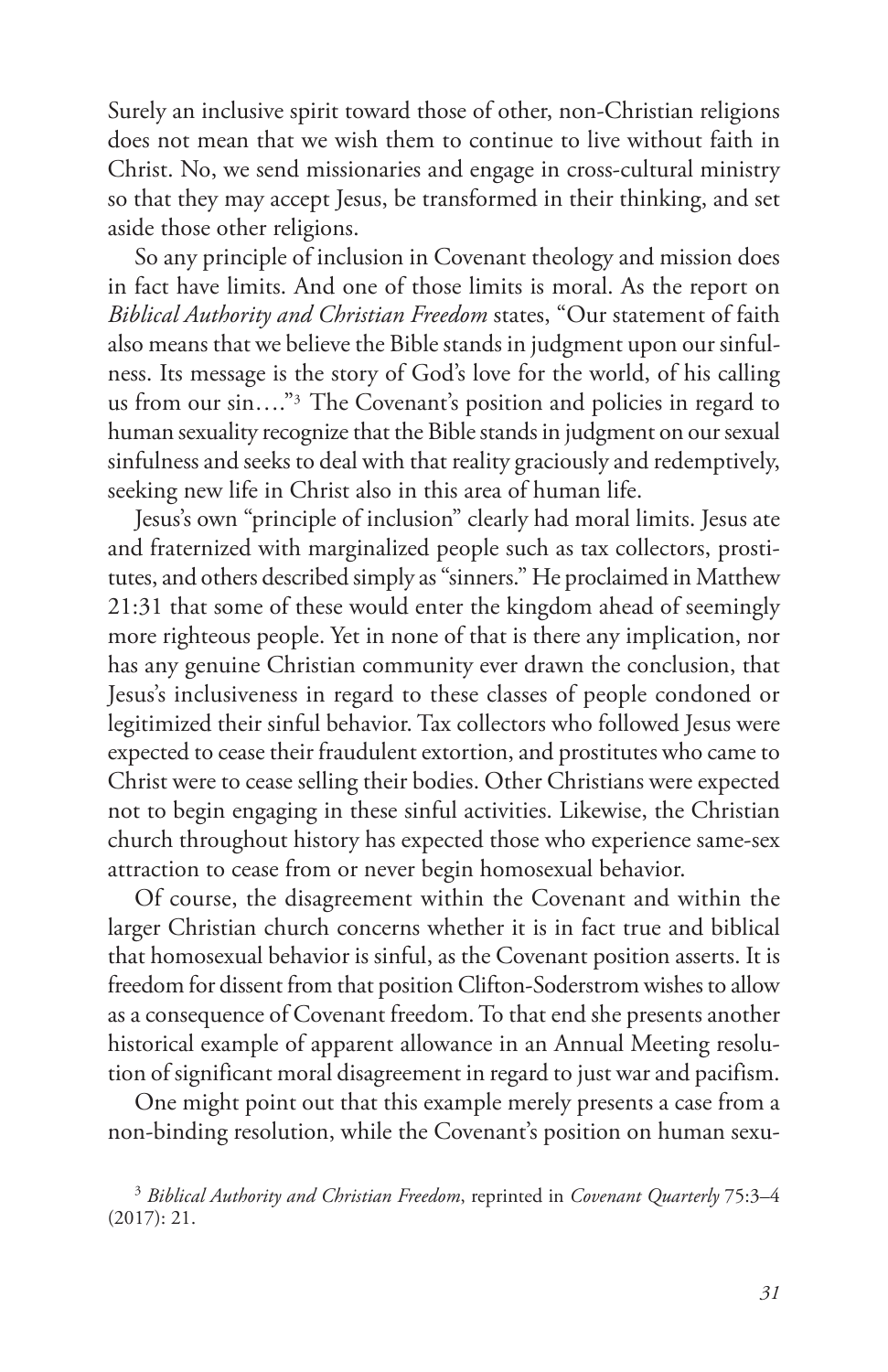ality has been raised from resolution status to a guide for policy and practice by the action of the Annual Meeting in 2004. However, it is also worth noting that other resolutions do take firm, one-sided moral stances with little room for dissenting opinion. Annual Meeting resolutions on abortion have been fairly firm in rejecting a purely "pro-choice" perspective as morally acceptable. Thus, one simply cannot derive from a single resolution that acknowledged moral disagreement is a general Covenant practice or principle that would allow theological disagreement in regard to another moral issue like homosexual behavior.

In conclusion, despite her careful scholarship and depth of research into our Covenant history regarding the theology of Christian freedom, I do not believe that Clifton-Soderstrom has provided a basis for anything like widespread, public expression within the Covenant of alternative theological viewpoints that countenance homosexual behavior as an acceptable form of Christian life. Our clergy are expected to live and teach in accordance with Covenant theological positions and ethical guidelines, and that surely includes our established ethic in regard to human sexuality.

That being said, there is still room, as there is on almost any Covenant theological point, for a private, more or less silent dissent. On that same sort of basis, dissenters from our positions on women in ministry and on baptism have long been present and served among us. Their private opinions on these matters simply do not enter into the public exercise of their ministries. I am sure the same will continue to be true in regard to dissenters from our ethic of sexuality.

Having said all this, I return to the fear I mentioned at the beginning. Expression of the conviction that Covenant freedom is bounded in the ways I describe may, in the eyes of some, cast me as yet another "Doughty" defender of a restrictive theology destined to land on some footnote scrapheap of Covenant history. I hope that this is not so, and I hope to remain firmly within the friendship of Michelle Clifton-Soderstrom and other colleagues who agree with her.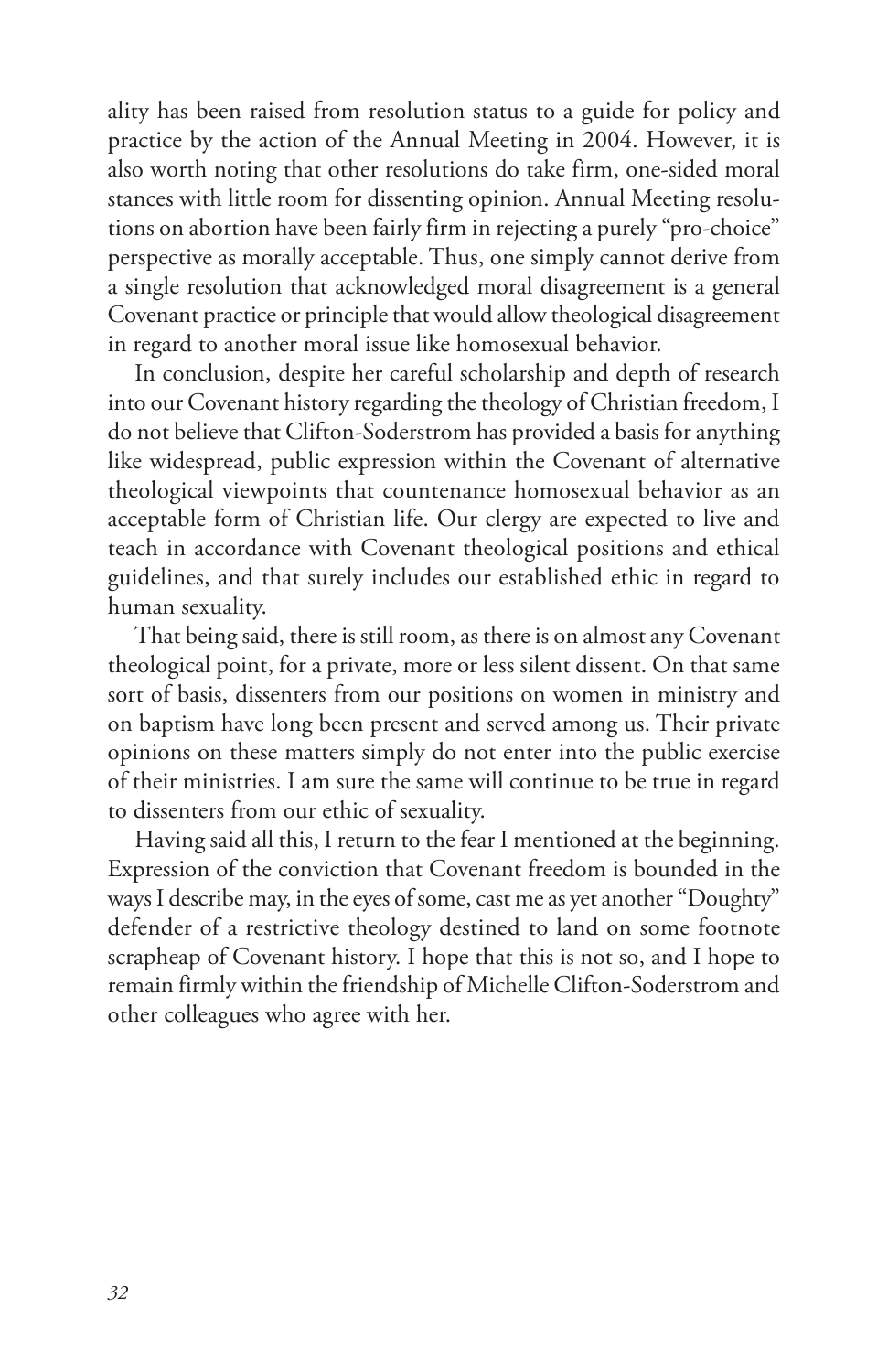## *Scott Erickson, head of school, Phillips Brooks School, Menlo Park, California*

My task is to test Michelle Clifton-Soderstrom's paradigm of faithful<br>dissent on the issue of homosexuality. I will offer three suggestions based on theological reflection and historical observation. My focus is homosexuality specifically, not sexuality generally, because the broader issue of human sexuality has diluted the conversation in churches. The real problem is the place of gays and lesbians in church life—ordained and lay—and what to do with homosexuality as an issue of Christian ethics.

I want to be upfront about my autobiography as a third-generation Swedish immigrant whose family has been associated with the Evangelical Covenant Church (ECC) for more than a century. My grandparents embraced the spiritual renewal led by Mission Friends and became leaders in the rural Iowa Covenant church where I was baptized and confirmed. Never did I imagine leaving the ECC until faced with a theological quandary: God was calling me as a gay believer to ordained ministry. Since I found it impossible to faithfully follow God's call in the ECC, I joined the Episcopal Church and have been a priest for more than sixteen years. It was heartbreaking to leave the denomination that not only shaped my Christian upbringing but also provided the topic of my doctoral dissertation on David Nyvall. So, like many others who are gay or who know Christians who are gay, I have personal experience with faithful dissent.

Regarding homosexuality, the underlying challenge with a model of faithful dissent is theological. Said another way, the heart of the problem is how the ECC exercises a theology of Christian freedom in relationship to homosexuality, not as a result of homosexuality. I believe the ECC is trying to solve the wrong problem (homosexuality) when a clear, renewed theological statement and implementation plan on Christian freedom is what's most needed. Clifton-Soderstrom references a landmark denominational study from 1963, but there has been little in-depth reflection and writing on this theological concept in the last half-century. It's promising news that the ECC has commissioned a new paper, announced at the 2018 Annual Meeting, but the obvious deficit over several decades means that this new project has little fresh material to build on. I believe the theological context for faithful dissent, i.e., Christian freedom, is not clear or deep enough within the denomination to sustain dialogue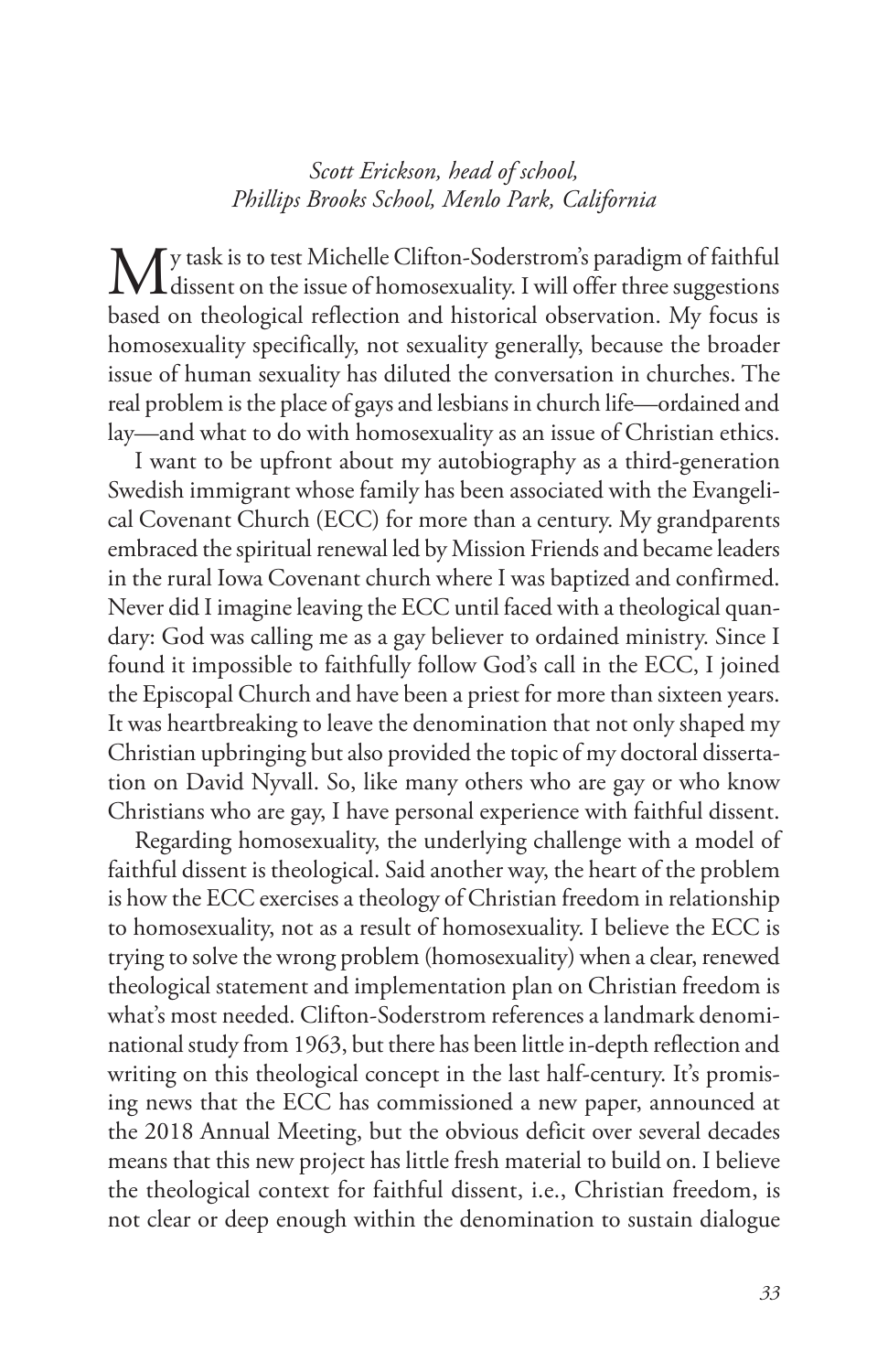on homosexuality. For this reason, my first suggestion is for the ECC to launch an in-depth theological project on Christian freedom that specifically addresses how to handle homosexuality.

We face another challenge with the model of faithful dissent because of the denomination's current stance on a static authority of Scripture. I am not questioning the authority of Scripture per se, but rather the weight of that authority in the theological work of the church and how to deal with different points of interpretation. Paul Peter Waldenström, a Covenant founder, cast aside theological methodology with one question: "Where is it written?" Note that he did not ask, "What is the meaning of what's written [in the Bible]?" Waldenström's question espoused a static authority by implying that Mission Friends should quote the Bible literally rather than wrestle with its interpretation. His position aligned with the American evangelical movement of the nineteenth century. The result over time is that the ECC has relegated authority to a holy document rather than sustaining an active and lively discussion about the theological interpretation of Scripture within the body of believers. It is frankly foolish to believe we're finished—or will ever be finished—with the task of biblical interpretation on homosexuality and gay marriage, as some have argued. We should never finish our discussions on the meaning and interpretation of God's word. Culturally, the ECC has had difficulty rethinking its approach to biblical authority even if its leaders no longer quote Waldenström or nineteenth-century evangelicals.

Sociologist Richard Sennet has written an important work on authority and the importance of the "emotional bonds of modern society." He notes that the "bond of authority is built of images of strength and weakness; it is the emotional expression of power."4 Sennet's point is that authority requires emotional commitments, that is, human-to-human relationships not possible for a sacred document. Covenant framers would agree with Sennet because they understood that power relegated to the Bible's authority has been constructed by humans. The authority of Scripture can become its own power play or hierarchy, even used as an excuse to suspend dialogue and to avoid consideration of theological change. In ECC tradition, this means that faithful dissent on homosexuality can be too easily, and mistakenly, characterized as dissent against Scripture itself. Instead, Clifton-Soderstrom's framework would be best understood

<sup>4</sup> Richard Sennett, *Authority* (New York: Norton, 1980), 3–4.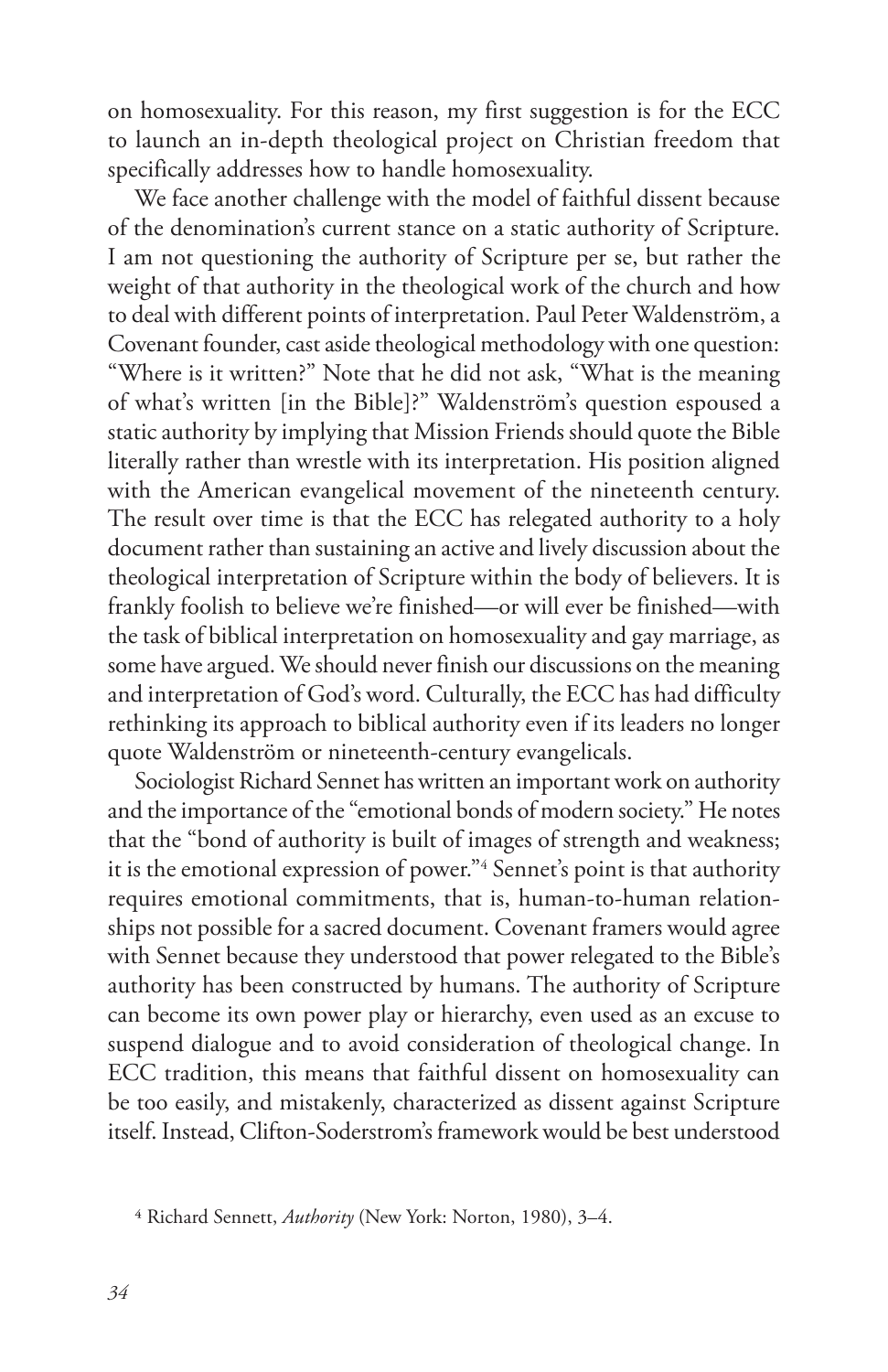as faithful dissent vis-à-vis denominational policy, the official stance of church leaders, and biblical literalism.

Here again, as a paradigm for dealing with homosexuality, faithful dissent is difficult to sustain in the ECC. Readiness for theological dialogue and change will not happen by endlessly quoting passages of Scripture on homosexuality. The central question is whether a document—even a sacred document like the Bible—should be given so much power over a gathered body of believers who agree and dissent on many theological topics. My second suggestion is for the ECC to study and define more clearly how authority is exercised: Bible, Annual Meeting, local congregations, and church policy versus personal belief.

My final point is a historical one. The faithful dissenters of yesterday become the mainstream today. That's true of Maria Nilsdotter, grandmother of North Park founding president David Nyvall, whom Clifton-Soderstrom holds up as a model of faithful dissent in the increasingly difficult spiritual environment of mid-nineteenth-century Sweden. Nilsdotter listened closely to God and was open to the Holy Spirit calling her in a different direction. Her faithful dissent was part of the Mission Friends movement that energized the eventual founding of the ECC. She became the mainstream of the new movement. This begs a question: Must faithful dissent result in the formation of a new church body?

The answer is partly affirmative because Mission Friends founded a new church body, having been increasingly rebuffed in their reform attempts within the Church of Sweden. Since its founding, however, the ECC has found ways to be the body of Christ by creating space for starkly different theological views, for example, modes of baptism, theological training for pastors, biblical interpretation, civil rights, divorce and remarriage, and women's ordination. Clifton-Soderstrom notes more recent ECC resolutions that have successfully addressed other thorny topics with theological discussions that have included multiple voices and opinions.

So this begs another question: Is homosexuality too thorny a topic to create space for starkly different theological views? We can return to Clifton-Soderstrom's framework to seek an answer. If we apply her five criteria "for gauging the faithfulness of dissent," it is clear that faithful Christians can (and, indeed, do) hold starkly different views on homosexuality within the same body of Christ. Yet faithful dissent on homosexuality has not yet resulted in the level of dialogue and reforms requested by the dissenters. By leaving the ECC, they could respond as I did, yet it should not be the goal for people to leave the ECC.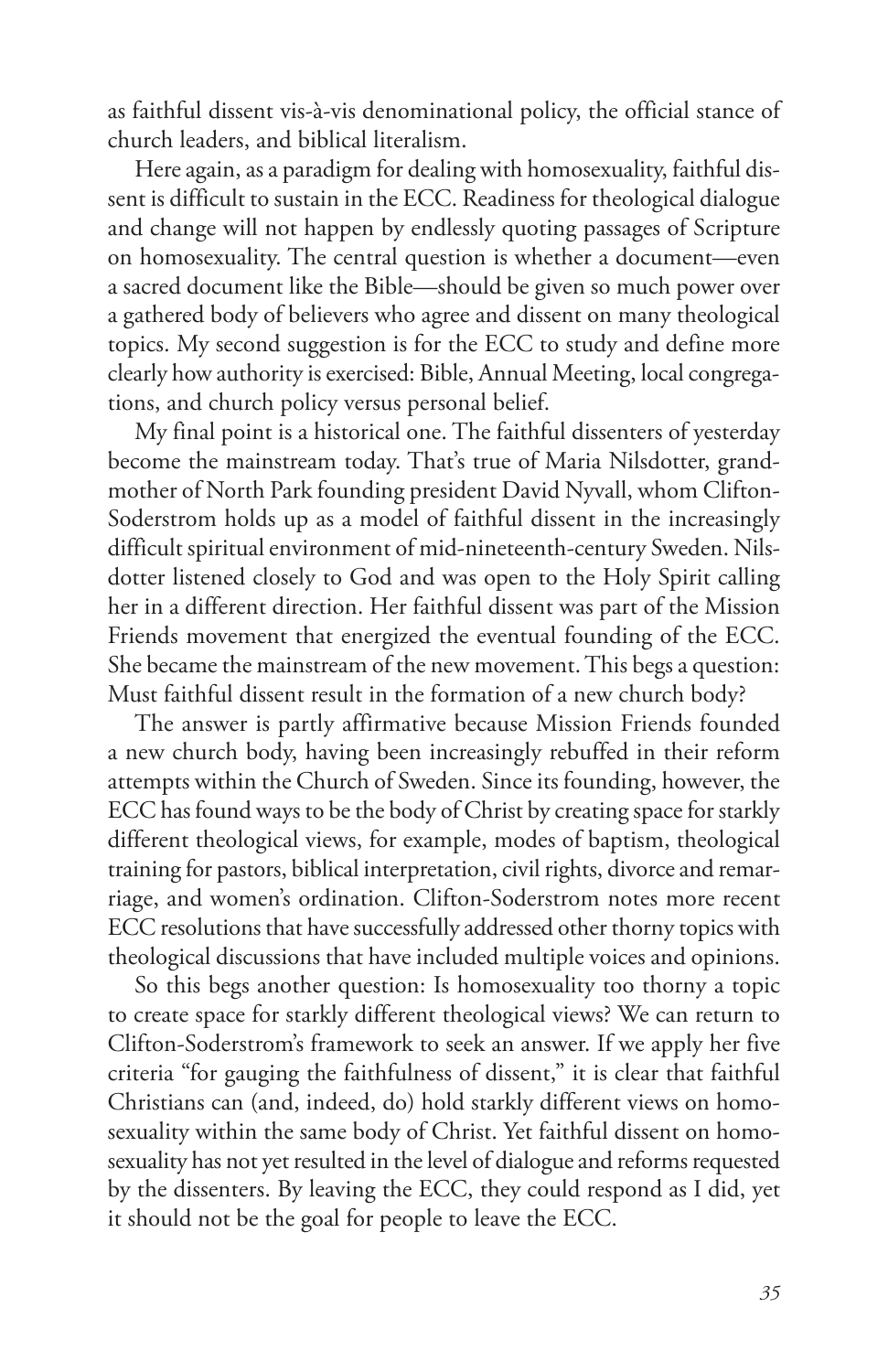My third suggestion is therefore to develop a new theological model, "faithful belonging," that incorporates the theological concepts I've discussed here. I believe that faithful dissent is a helpful paradigm to fuel dialogue, empower the theological process, and engender new ways of responding to the gospel. But perpetual dissent on homosexuality is not a reasonable goal or outcome, nor does dissent represent the nonconfessional Covenant Church that has debated other theological topics—even changed its mind—and has absorbed opposing views. Why, then, has homosexuality become such a hot button issue?

Faithful belonging should be the goal. If we really believe in the body of Christ and the kingdom of God, theological issues should be de-emphasized in favor of an inclusive ecclesiology. If we, like Maria Nilsdotter, are listening closely to God and are open to the Holy Spirit, then faithful belonging is really the only theological goal we can have.



**Developing a theology of faithful belonging**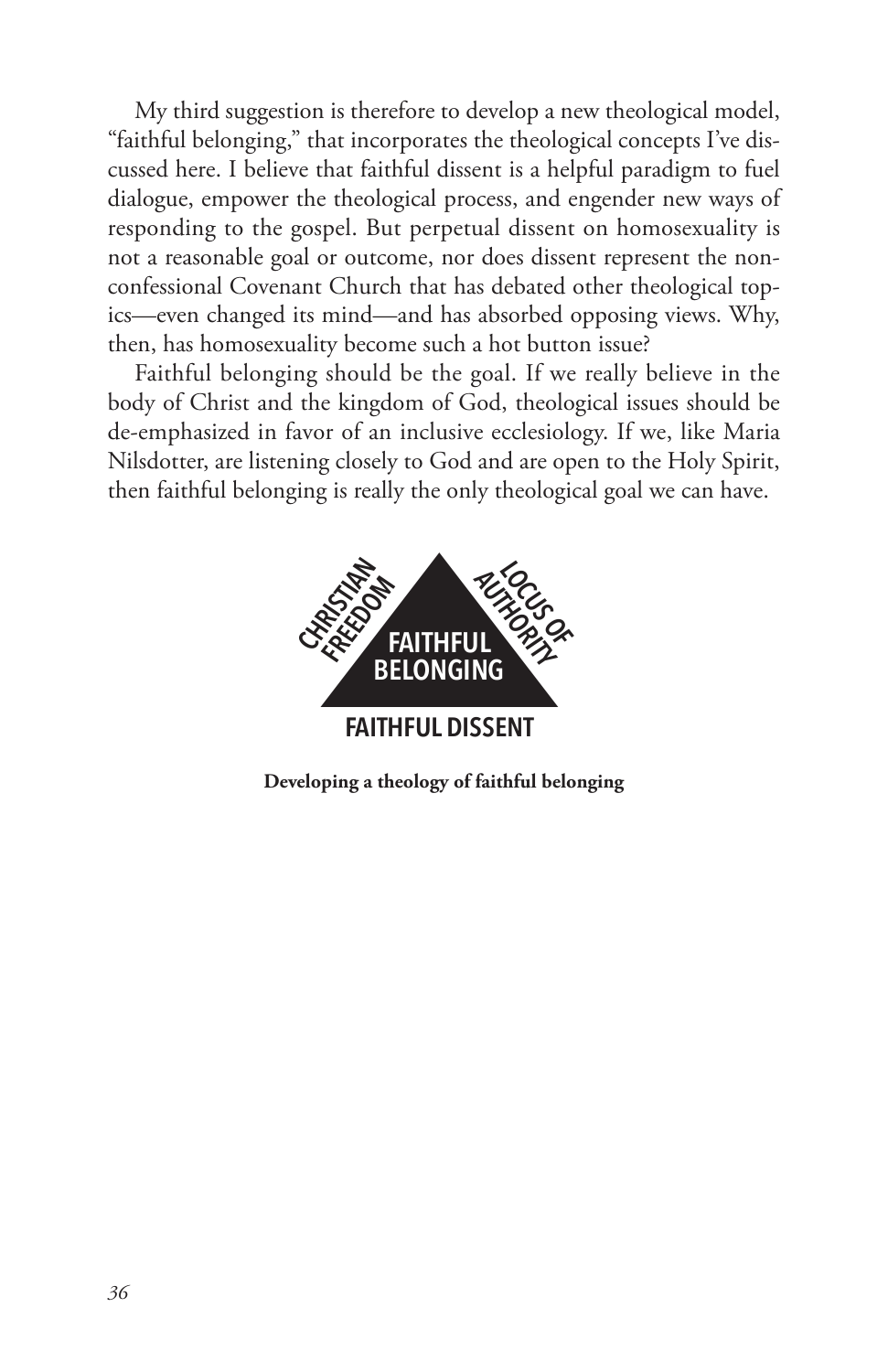*Mark Safstrom, assistant professor of Scandinavian studies, Augustana College, Rock Island, Illinois*

Among the many things that make the Evangelical Covenant Church<br>
unique in the landscape of American Christianity is the fact that, unlike some evangelical churches, the Covenant has a robust ecclesiology. This ecclesiology is rooted in four hundred years of Pietist practice in conventicle-based Christian community and activism, deep reflection on New Testament congregational life, and Lutheran understandings of vocation, conscientious dissent, faith-as-paradox, and academic freedom. From its inception, the tiny Mission Covenant denomination began discussing how to draw from this heritage in charting a course that was both *bound to Scripture* and also *free from binding confessions*. This tiny body has generated a great corpus of writings, reflecting the sage wisdom of people like Carl Johan Nyvall and David Nyvall, Paul Peter Waldenström, Karl A. Olsson, Donald Frisk, and so many more. These authors have not all spoken with one voice, but, as Olsson suggested, they have usually spoken "by one Spirit."5 This has more often been an irenic spirit than a combative one, an inclusive spirit more than an exclusive one. It is a spirit that has sought an interpretive approach to Scripture that could handle the divisive cultural debates that have so often wrecked denominations throughout American history.

For many years, Michelle Clifton-Soderstrom has spoken by this same spirit as she has urged fellow Covenanters to claim their theological heritage and preserve space in the Covenant for faithful dissent. In the previous issue of the *Covenant Quarterly*, Hauna Ondrey and Clifton-Soderstrom both re-center the discussion about freedom, drawing from one of the most important documents of the church, *Biblical Authority and Christian Freedom*, from 1963. Christian freedom is not an afterthought to Covenant ecclesiology. Rather the very kernel, the central idea, of the historical polity of this church is that people would be able to gather in the same congregation, read and discuss Scripture, agree and disagree about it, and yet find ways to remain in one body. This is not a concession to relativism or a low view of Scripture; rather, as Clifton-Soderstrom demonstrates

<sup>5</sup> Karl A. Olsson, *By One Spirit* (Chicago: Covenant Publications, 1962).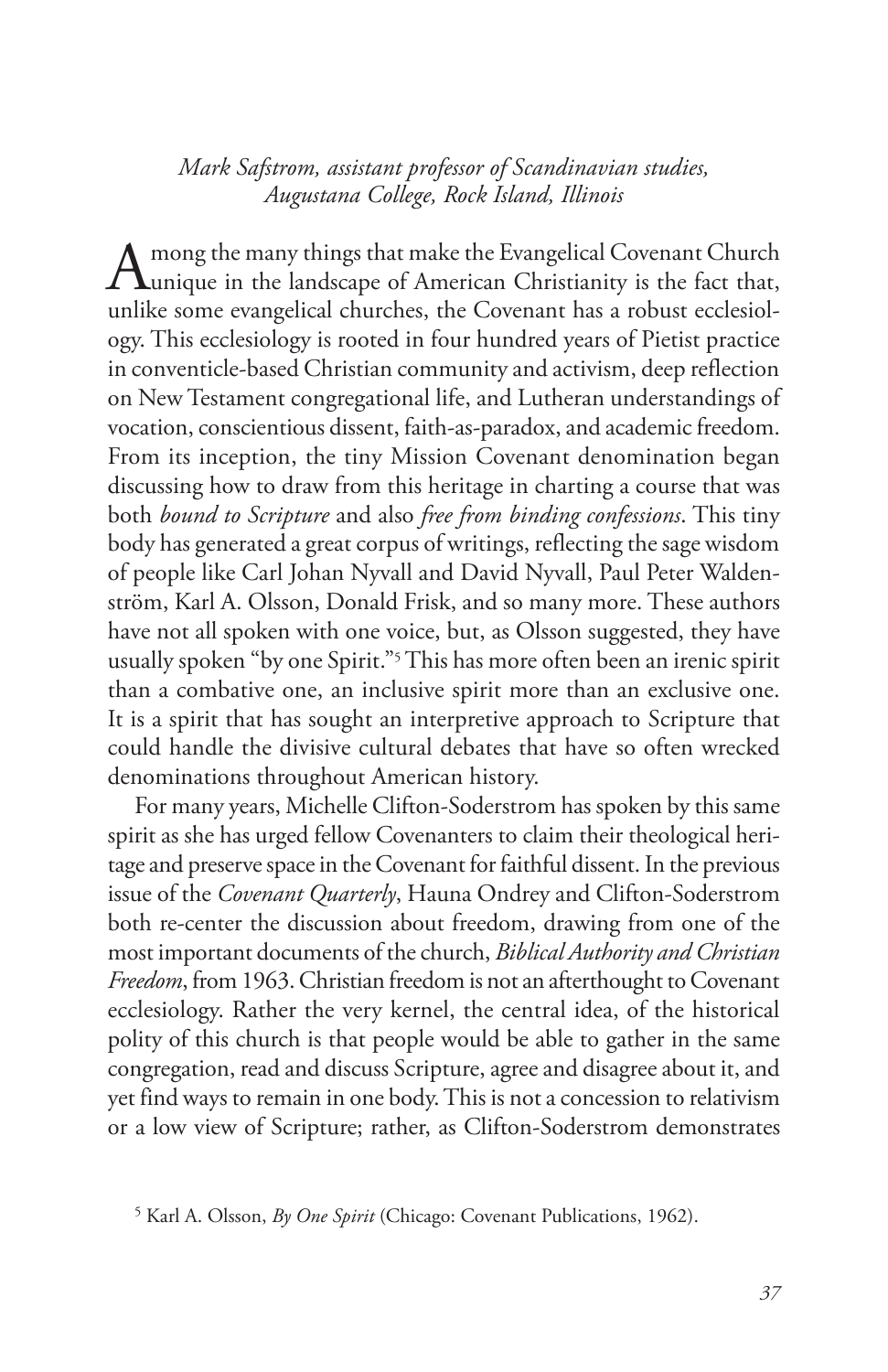through numerous examples, the Covenant leaders of past generations held stubbornly to the ideal that "[t]wo faithful readers may differ in their interpretations and still both hold a high view of the authority and place of Scripture" (p. 51). This aspect of Covenant ecclesiology facilitates a pathway to Christian maturity by embracing freedom and the tensions inherent to that freedom. As Clifton-Soderstrom is keen to point out whenever she speaks on the six Covenant Affirmations, there is a natural progression from "the centrality of Scripture" to "freedom in Christ." The Covenant Affirmations are not a confession (articles to be professed) but rather an embodiment of a Covenant way of being together.<sup>6</sup>

Yet this is not without challenges. Without romanticizing Covenant freedom, Clifton-Soderstrom draws from many Covenant authors from the 1940s to the present to identify past conflicts and outline a framework for understanding what faithful dissent can look like in practice. Rather than a heavy theological treatise, Clifton-Soderstrom has produced a highly practical and readable document. Drawing from historical cases in which Covenant freedom was under pressure, Clifton-Soderstrom shows us how Covenant leaders sought "to protect the right of sincere dissent" (p. 44). Her organization of Covenant values into five principles for discerning what makes faithful dissent faithful serves as a significant complement to *Biblical Authority and Christian Freedom*, filling a need for practical guidelines for church leaders and congregants to understand better the mechanics of how Covenant freedom can work in practice. For instance, she provides answers to questions like, "How can 'sincere dissent' be identified?" and "What is the difference between policy and theology?" (p. 46).

The definitions Clifton-Soderstrom provides are anchored in the historical literature of the church and, as such, provide a much-needed service to the Covenant in filling a void apparent in many key denominational resources on sexuality from the past few years, which have often neglected to define this issue in relation to ecclesiology. The denomination's online "Embrace" documents and webinars, for example, would be greatly strengthened by reflection on Covenant ecclesiology through

<sup>6</sup> The six Covenant Affirmations are articulated in the 28-page document, *Covenant Affirmations* (Chicago: The Evangelical Covenant Church, 2005), and clarified in James Bruckner et al., eds., *Living Faith: Reflections on Covenant Affirmations* (Chicago: Covenant Publications, 2010).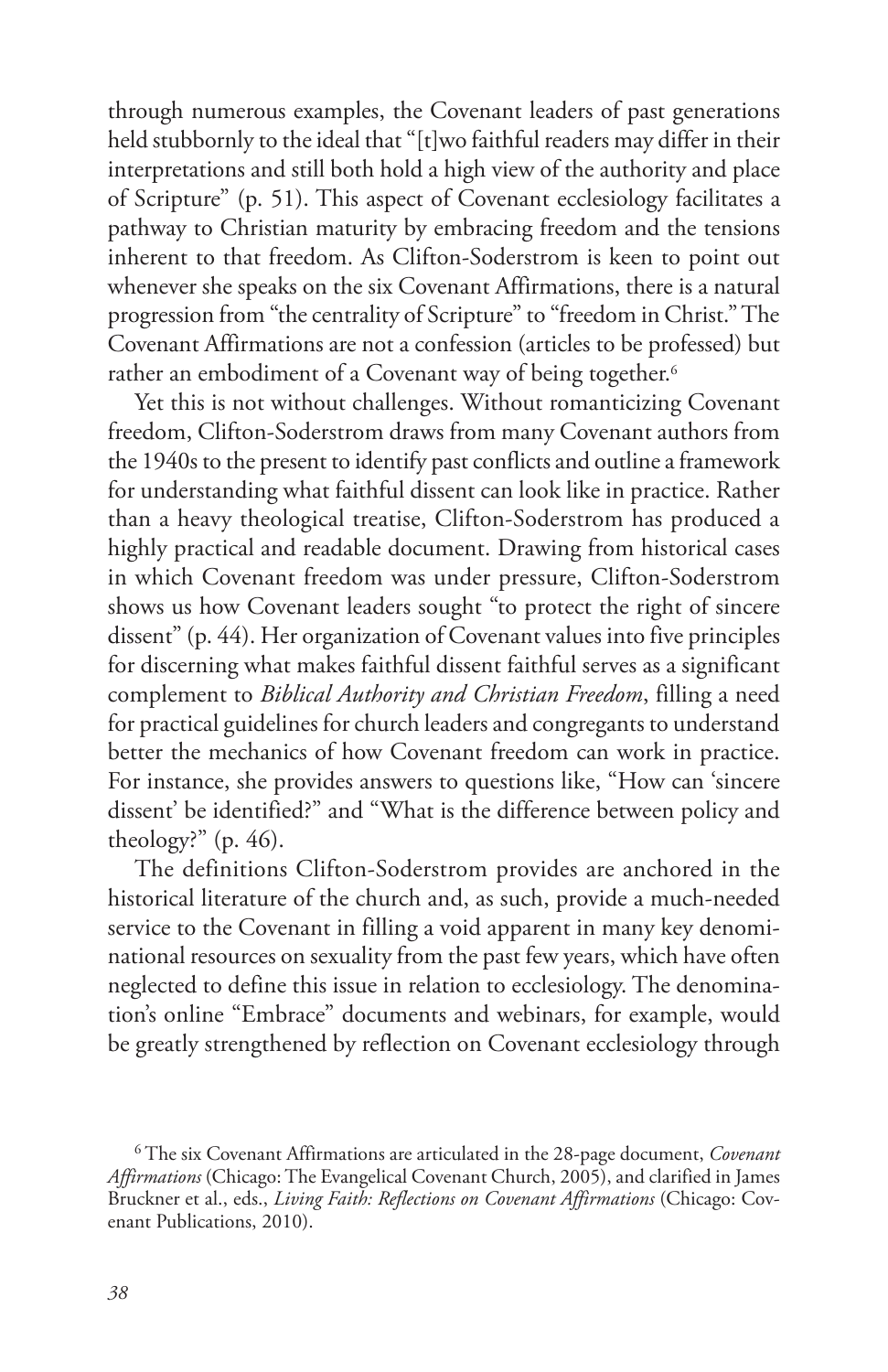historical Covenant literature, currently absent.7 The historical material Clifton-Soderstrom draws on are similarly absent in the 38-page resource paper, *God, the Bible, and Human Sexuality*, written by three faculty members at the seminary. The closest the authors come is to cite *Called and Gifted* (1987) and Klyne Snodgrass's "A Case for the Unrestricted Ministry of Women" (2009).<sup>8</sup> Pietism is invoked once in this document, and "where is it written" three times, but without further comment.<sup>9</sup> In like manner, in his otherwise eloquent and charitable webinar on sexuality,10 Klyne Snodgrass refers to the centrality of Scripture and the slogan "where is it written" but without further comment.<sup>11</sup> As such, it is valid to ask whether these responses to "revisionist readings" are better reflections of the Reformed and Baptist traditions of biblical hermeneutics than the Covenant's hermeneutical tradition. What is distinctive about Covenant ecclesiology in regard to dissenters?

This lack of attention to historical ecclesiology is an unfortunate omission, as attention to it could provide the church significant resources for how we can resolve, or at least diminish, current disputes and be as

7 Available at https://covchurch.org/embrace/. Accessed October 14, 2018.

<sup>8</sup> *God, the Bible, and Human Sexuality: A Response to Revisionist Readings* (The Evangelical Covenant Church, 2017), 6–7. Available at https://covchurch.org/embrace/wpcontent/uploads/sites/92/2018/08/NPST\_Paper-FINAL2-web-updated.pdf.

 $9$  Ibid., 3, 8, 31–32.

<sup>10</sup> "Embrace Webinar #4: Who God Says You Are: Christian Identity and Human Sexuality," https://covchurch.org/embrace/webinar-4/.

11 When Covenanters today cite Waldenström's maxim, "where is it written," as a defense of "a discerned position" on sexuality, I wonder whether they know how sophisticated Waldenström was in his own ecclesiology and in his ability to engage cultural challenges faced by the church in his day. Even in the 1880s, Waldenström envisioned an ecclesiology that included Catholics—unheard of in most Protestant circles at the time and articulated a deeply pastoral treatment of issues related to young people's sexual health in the 1860s. I entreat those who use Waldenström's phrase to read his writings deeply and broadly in order to avoid misappropriation of these words. The founders of the denomination may have been biblicists at times, but they were not unreflective. See Mark Safstrom, "Making Room for the Lost: Congregational Inclusivity in Waldenström's *Squire Adamsson*," *Covenant Quarterly* 71:3–4 (2013): 52–72; Safstrom, ed. and trans., *The Swedish Pietists: A Reader—Excerpts from the writings of Carl Olof Rosenius and Paul Peter Waldenström* (Eugene, OR: Pickwick, 2015), 189; Harry Lindström, *I Livsfrågornasspänningsfält*; *Om P. Waldenströms Brukspatron Adamsson—populär folkbok och allegorisk roman* (Stockholm: Verbum, 1997), 235; Waldenström, *Om ungdomens farligaste fiende; Ett ord till Föräldrar och Lärare* (Lund: Berlingske, 1867), 46. For Waldenström's extended explanation of congregational polity, see, *Den kristna församlingen* (Stockholm: Svenska Missionsförbundets Förlag, 1931).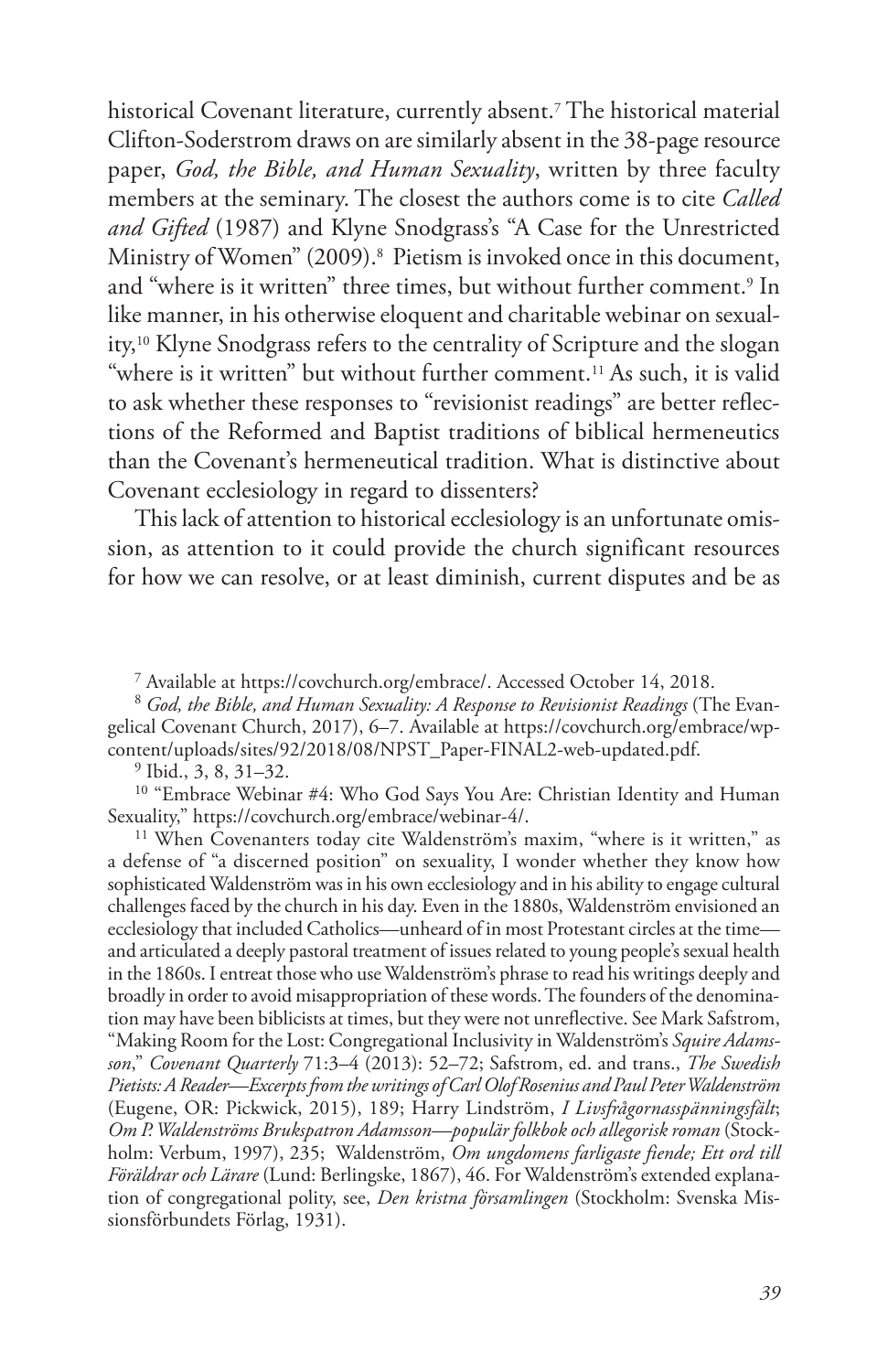welcoming to divergent views as possible. The ongoing relevance of *Biblical Authority and Christian Freedom* has even been called into question in recent years. In a question-and-answer session at the 2017 Annual Meeting, former president Gary Walter said of the 1963 report, "It was a good faith effort that really didn't go anywhere. And so we need to be circumspect in ascribing a stature, a standing, or a standard it never really had."12 I believe that accepting a "that was then, this is now" paradigm deprives us of a critical opportunity for productive discussion. The authors of *Biblical Authority and Christian Freedom* present depth of insight and a careful treatment of freedom. This document and other literature on Covenant ecclesiology is extraordinarily prescient, timeless, and relevant to today's debates regarding sexuality. James Hawkinson's anthology of Covenant literature, for example, is saturated with examples of a rich, nuanced understanding of Covenant ecclesiology,13 and the Frisk Collection of Covenant Literature offers a treasury of digitized historical writings.<sup>14</sup> Covenant ecclesiology matters because we must understand not only what the Bible says about sexuality but also what it says about the congregation and how we are to make room for dissenters and seek unity in our diversity of conclusions about what the Bible says.

The resource paper on freedom and responsibility recently commissioned by the Covenant Executive Board provides a timely opportunity to explain, clarify, and build on historical Covenant ecclesiology. It will also be important that this group meet the high bar set by the 1963 committee that produced *Biblical Authority and Christian Freedom* in terms of breadth of

 $12$  The footage begins around minute 11:10, https://www.youtube.com/watch?v=Teiz dgIo2ZU&index=26&list=PLwMP3X7S7cpJVjScf2h6J-2-aMrJDyaxZ. Walter references historian Karl A. Olsson's reflections on the 1963 report and its immediate reception, in *Into One Body…By the Cross,* vol. 2, pp. 360–61. While it is true that Olsson regards with disappointment that the committee's work did not result in more thorough engagement by the Council of Administrators and Executive Board and caused "barely a ripple" at the time, Walter points to this as evidence that the committee's work had no normative or lasting import. Yet Walter also (rightly) acknowledges that the continued lack of clarity after the 1963 report led to the formation of the Commission on Covenant Doctrine that produced Covenant Affirmations thirteen years later. The work of the 1958–63 committee made the 1976 document possible, and both were accepted by Annual Meetings.

13 James R. Hawkinson, ed., *Glad Hearts: Voices from the Literature of the Covenant Church* (Chicago: Covenant Publications, 2003), 351–77.

<sup>14</sup> The Frisk Collection of Covenant Literature, hosted by the F.M. Johnson Archives and Special Collections, is available at http://collections.carli.illinois.edu/cdm/landingpage/collection/npu\_swecc.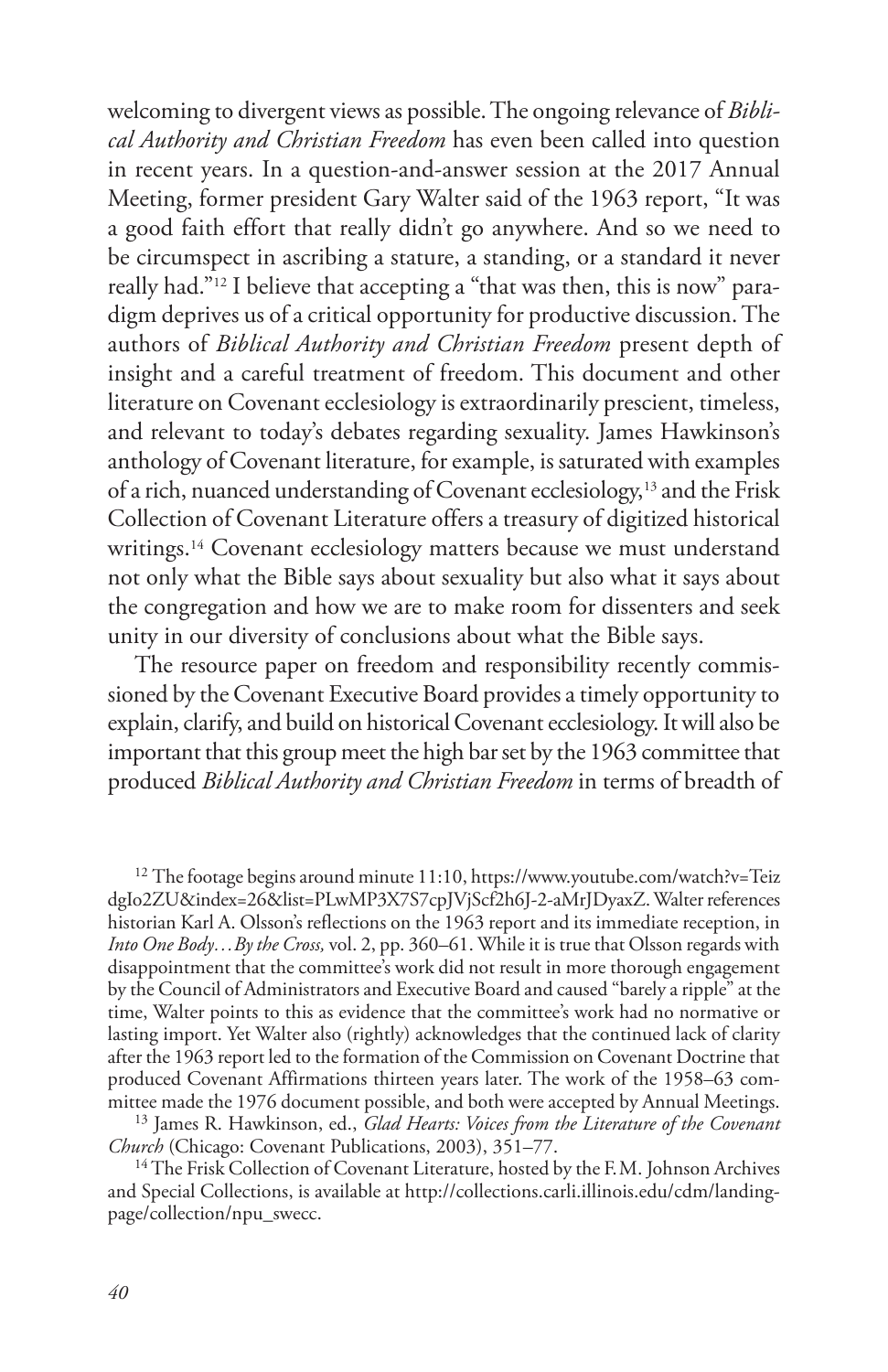authorship and length and transparency of deliberation. *Biblical Authority and Christian Freedom* (1963) involved nine authors (eleven including the two who resigned; none were women), and the document was accepted at an Annual Meeting. Comparably, *Covenant Affirmations* (1976, 2005) involved thirteen authors in total (one woman), and the document was accepted at two Annual Meetings. By contrast, *God, the Bible, and Human Sexuality* (2018), involved only three unnamed authors, none of them women. This document has not been accepted at an Annual Meeting. These comparisons are worthwhile contextualization on the origins of our guiding documents and the representative authority with which they can speak. Trust and transparency will be better served if the freedom and responsibility writing team follows the Covenant Committee on Freedom and Theology in being comprised of a similar size (a dozen) of diverse people (to avoid the pitfalls of "groupthink"), conducting their work for a similar duration (five years) in a manner valuing transparency of process and authorship, and seeking approval for their work at an Annual Meeting.

In a highly polarized conversation, Michelle Clifton-Soderstrom's article offers an essential reminder that the Covenant's historical theology is directly relevant to understanding how the Covenant's approach to divisive ideological conflicts must be distinct from that of other evangelical churches, because our ecclesiology is different. Without trivializing the importance of clarity in denominational policy, she clarifies that theology and policy are distinct realms of inquiry, admitting that "[p]olicy must take into account institutional survival in ways that theology does not" (p. 46). Yet Covenant leaders in the past have had a clear sense that theology, unlike policy, is not subject to popular vote and that "[t]he majority opinion is not always the correct or most vital interpretation" (p. 40). Quoting Karl A. Olsson, Clifton-Soderstrom reminds us that the Covenant does not have a tradition of formally excommunicating dissenters; "no one has ever been defrocked for heresy" and "only those have been brought under serious censure who have questioned the orthodoxy of someone else" (p. 47).

This is one of the aspects of the Covenant Church that makes me incredibly proud to be a Covenanter and a Pietist. An ecclesiology can be lost. But an ecclesiology can also be reclaimed if the leaders of the church today truly seek to understand the institutions they have inherited. It is imperative that leaders seek a longer institutional memory, beyond the past few decades. There is still time for all of us to start reading.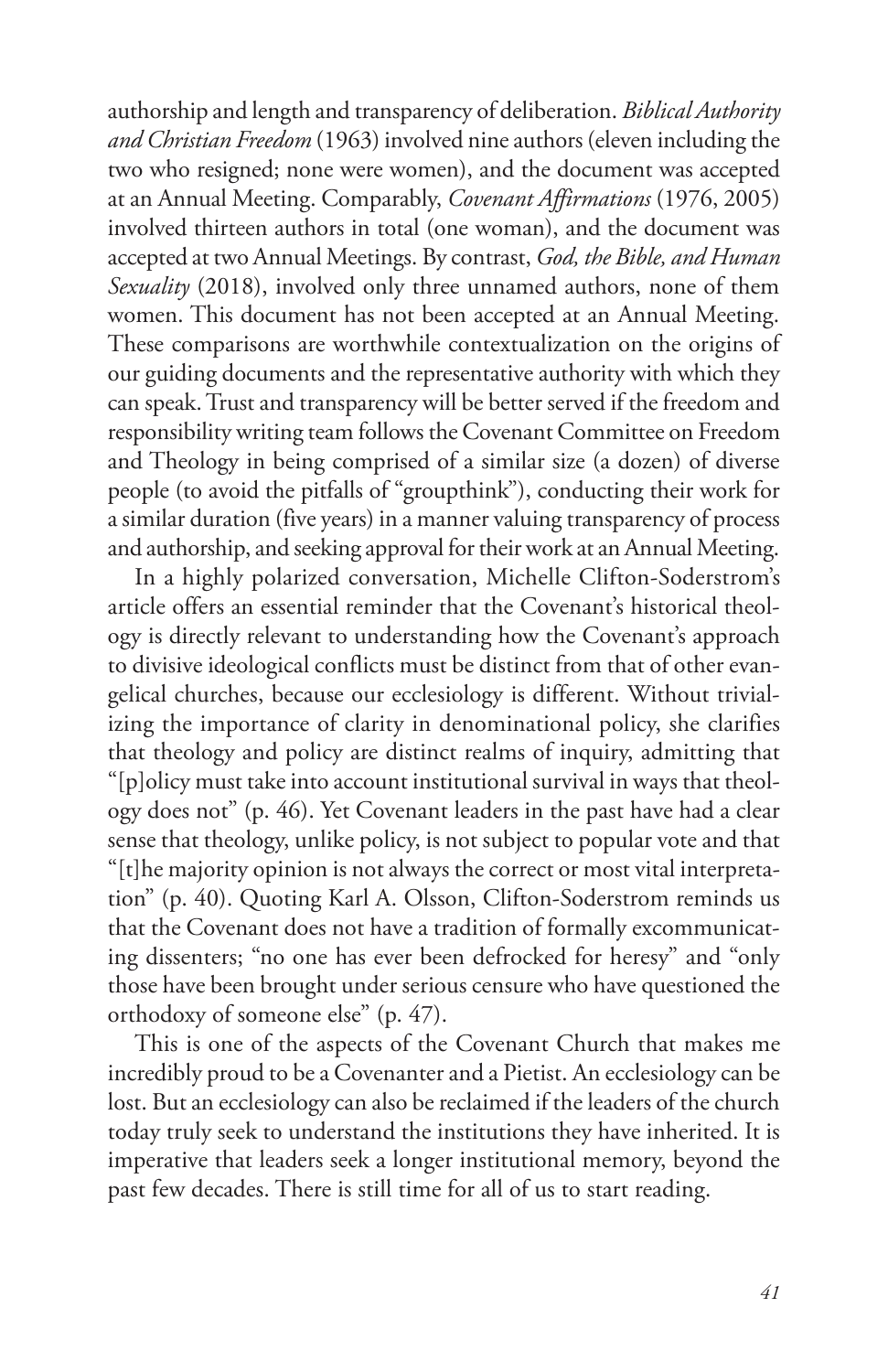*Klyne R. Snodgrass, emeritus professor of New Testament, North Park Theological Seminary, Chicago, Illinois*

A focus on freedom is one of the treasures of the Covenant Church,<br>
one that rightly attracts many people.<sup>15</sup> Freedom in Christ *from sin* and *for service* is the focus of the sixth Covenant Affirmation. It is rooted in the other five affirmations and seeks unity rather than division. I value this freedom, but from my early years at North Park I have said with some regularity that the Covenant is very good at talking about freedom but does not do well talking about the limits of freedom. Freedom only exists within context and with responsibility.

Dissent—faithful dissent—is crucial and essential, for communities often go off the rails. Dissent has marked my life. It is my heritage as a Baptist, especially with predecessors like Roger Williams, who was expelled from Massachusetts by Puritans and founded a new religious community in Rhode Island to enable freedom of conscience (1636). I have frequently, even regularly, dissented from my own denomination's stance and practices, mostly because I felt they failed its own heritage and the directives of Scripture. I have dissented often from the "assured" results of my discipline, and as a Baptist I have dissented from the Covenant's stance on baptism, loyal though I have been to the Covenant and loyal the Covenant has been to me, for which I am extremely grateful.

With regard to faithful dissent, several questions and comments are in order. Michelle Clifton-Soderstrom's article analyzes Covenant freedom in relation to the centrality of the word, the necessity of new birth, and faithful dissent, all said to be essential to sustaining Christian freedom. As much as I want to guard dissent and do see it as necessary, it is not one of the Covenant Affirmations, as are the centrality of the word and the necessity of new birth. The article claims that a "diversity of viewpoints within the communion creates potential avenues for renewal" (p. 38). The New Testament focus is more on unity, including unity of thought. If one sought to justify dissent scripturally, it would not be easy. One can only point to examples of prophets standing against the nation, to ideas of the faithful remnant, to Jesus and his followers standing against certain religious practices, or to differences about adiaphora, such as

<sup>&</sup>lt;sup>15</sup> I acknowledge the benefit of conversation with family and friends in thinking about this response. Such conversation is part of the gift of life.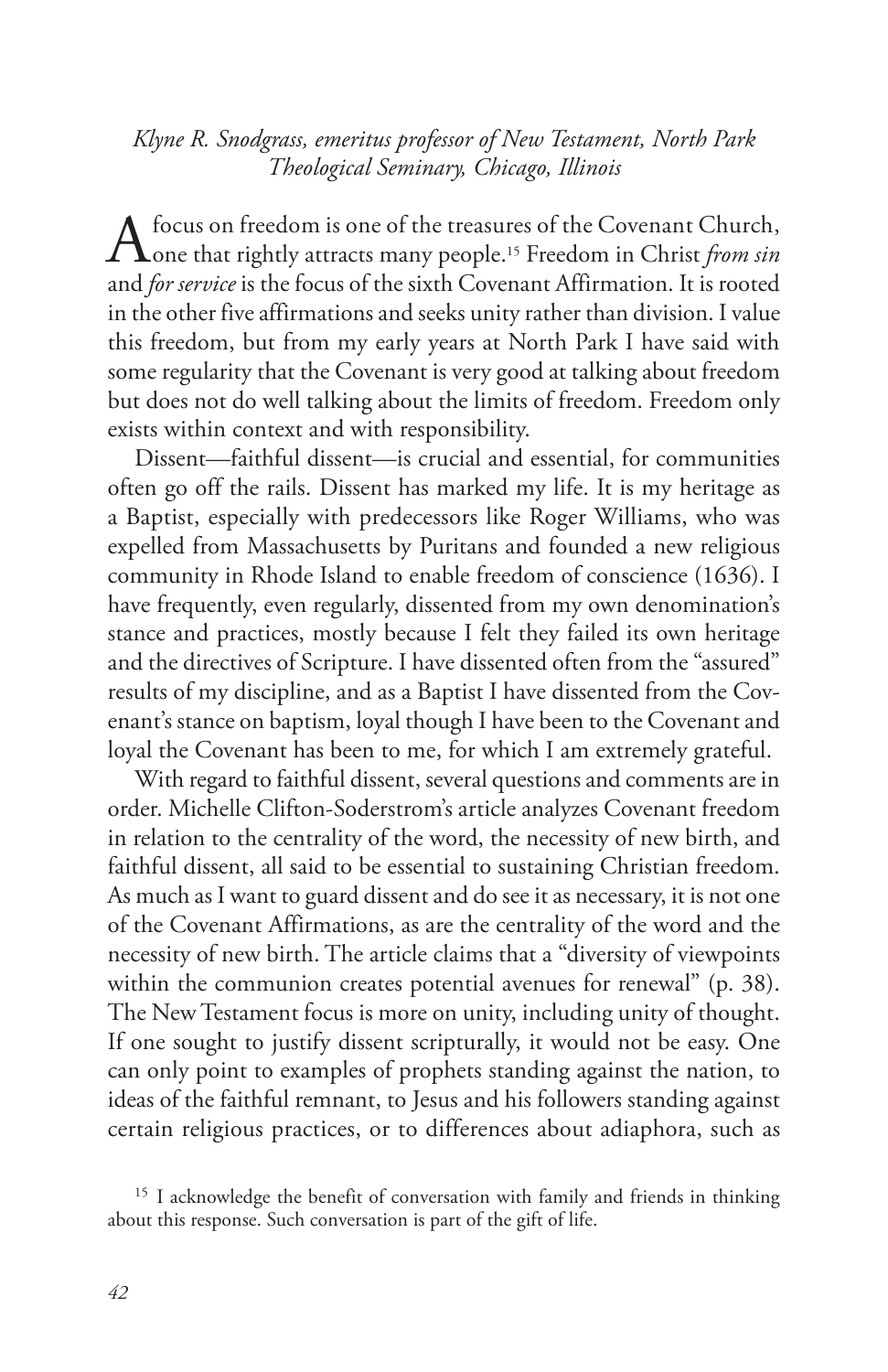what people eat or days they observe (Romans 14:1–15:13). Positive statements about dissent you will not find. In fact, dissent is frequently disallowed. Paul did not allow dissent in Galatia or elsewhere, and even when stressing his own independence, he took pains to emphasize his unity with the traditions of the church. How do we guard the role of the prophetic voice while recognizing the frequency of false prophets?

I cannot help but think of Karl Olsson's comment long ago that the Covenant has always been more tolerant of the loyal heretic than the disloyal orthodox. That was easier when the Covenant was fairly monolithic ethnically and culturally. Is it still true given the wide diversity in the Covenant?

If we are to speak of faithful dissent, we must ask, "Faithful to what?" To Scripture? To the Covenant? To some ideology or to something else? For me it must be faithful to Scripture above all else. However, being biblical is hard work, and simplistic answers will not do. Surely one of the main tasks of the church is enabling people to read wisely and with sensitivity. I will return to this below.

In her article, Clifton-Soderstrom refers to the threefold meaning of the term "word": of Christ Jesus the incarnate Word, of Scripture, and of proclamation of the good news. We are told, "These three intersecting yet distinct aspects of the word ground the authority of the Bible in ways beyond a commitment to the text alone and protect interpretation from being insular" and that the purpose of Scripture is "a renewing work even above a repository of doctrinal truths" (p. 37). There are indeed three uses of "word," but this does not lead to something beyond a commitment to the text alone. There is no knowledge of Christ apart from Scripture, and legitimate proclamation is based on Scripture, so what authority is there beyond the text alone? Indeed the text is about a renewing work above doctrinal truths, if it is about doctrinal truths at all. Yet the relation of life and "doctrine" bears reflection. The "principle of life before doctrine" is a squishy expression. Its emergence in Pietism, if I understand things, was in reaction to a doctrinal scholasticism that lost the focus on life. But life is drawn from the Spirit's instilling and enacting theological truths, not from magic or a theological vacuum. One could not say "life before truth," for life is drawn from the truth of God's being and acts. We know the regeneration of the Spirit because of truths about the resurrected Lord who gives the Spirit. That resurrected Lord is the Jesus of Scripture, and unless we are to create an idol, the texts inspired by the Spirit are our only means of knowing who he is.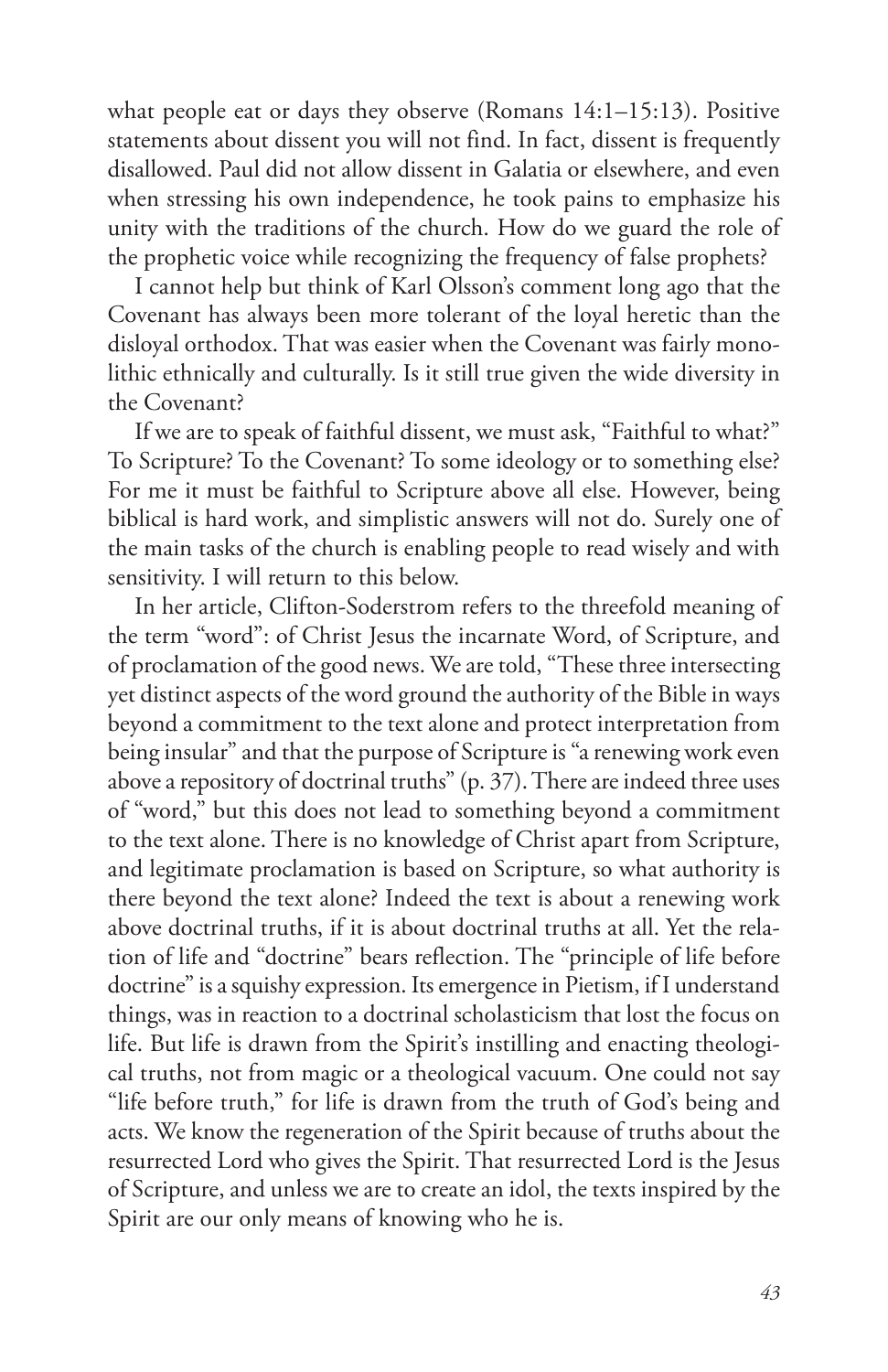Issues about access to life emerge in other ways in the article. Relying on the 1963 report *Biblical Authority and Christian Freedom*—a very good report—Clifton-Soderstrom distinguishes between human reason, which Scripture does address, and the inward work of the Spirit in our minds and hearts. What is the relation of human reason and the inward work of the Spirit in our *minds*? The article suggests a distinction between reading for truth claims through exegesis, original languages, and authorial intent and reading for spiritual sustenance and conversion, evaluated by how the good news has taken hold of and molded the life of the believer. I reject the dichotomy. There is an implicit exegesis in any interpretation or grasping of the text, and we do not do one kind of reading when studying and another when reading devotionally, although different concerns may be foregrounded. Even more important, Clifton-Soderstrom does not do justice to the commitment to Scripture in the 1963 report, for the paragraph immediately following the focus on the Spirit's inward work sets boundaries for any dissent. It states:

Because there is no other channel through which redeeming knowledge of God is now disclosed to humanity, the church is *bound to the Scriptures*. Only in and through them does the church find the source of its life. Therefore, its faith, its worship, its conduct, its fellowship, and *its freedom must all arise out of, be judged by, and be renewed by the Scriptures.*

Because the Scriptures have arisen within history and are transmitted to us through historical processes, the church in its educational task is obliged to use the best available methods of scholarly research to answer questions pertaining to text, authorship, circumstances of origin, content, and meaning.

*Because the Bible is the word of God, the church is obliged to treasure its message, guarding against every temptation to obscure its plain teaching or evade its truth and humbly submitting itself to responsive obedience in the Holy Spirit.*<sup>16</sup>

Another point requiring comment is that the topics Clifton-Soderstrom gives as examples of Covenant dissent are quite divergent and should not be lumped together: just war and pacifism; baptism; women in ministry; different views on eschatology, the charismatic movement, and inspiration; the affirmation of a restorative process for those who

16 *Biblical Authority and Christian Freedom*, 20–21. Emphasis in all cases mine.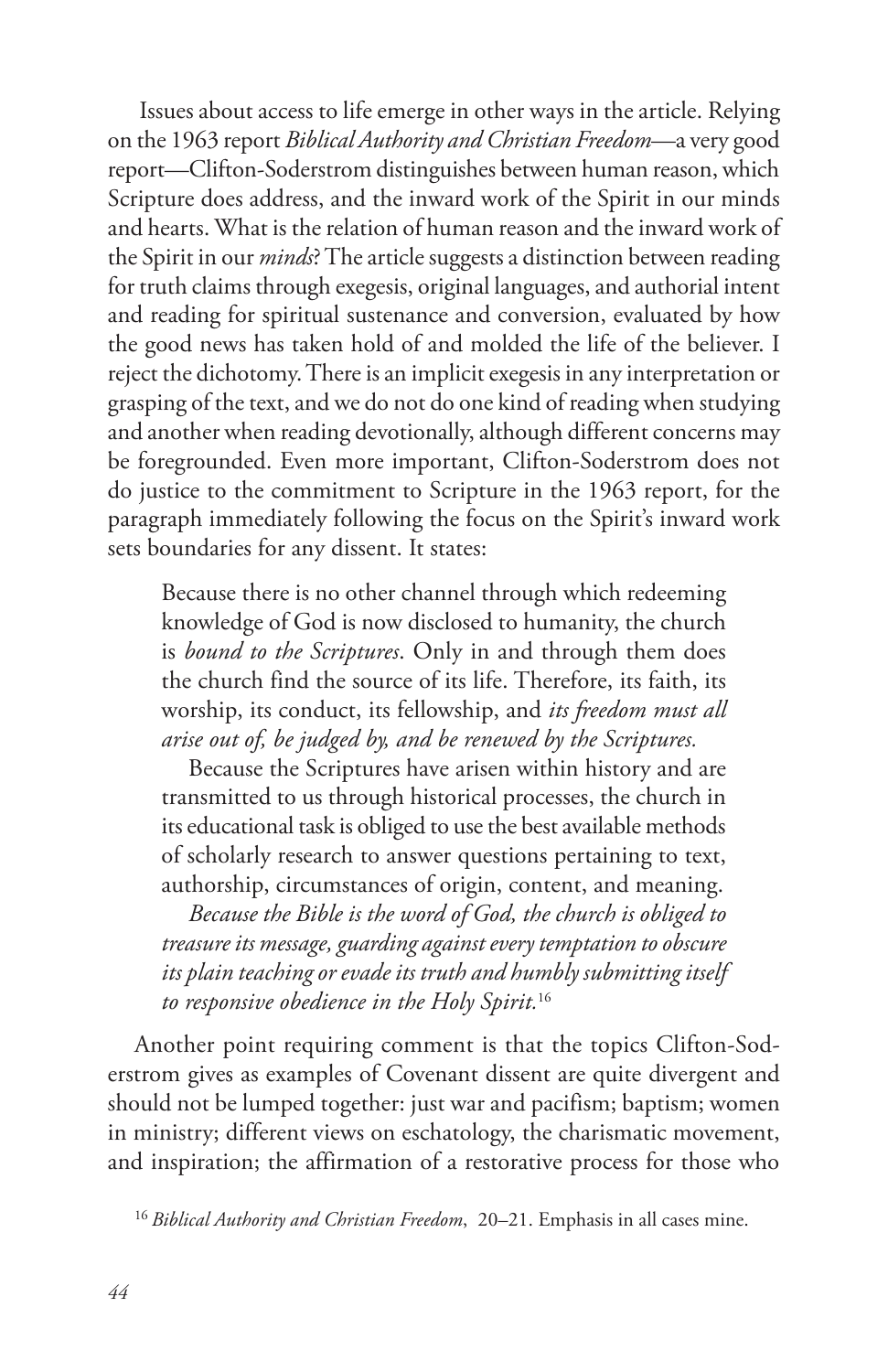have committed crimes; and LBGTQ issues. Quite different interpretive processes are at play in these varied topics. For some, biblical texts stand in tension with other biblical texts, and for some, convincing explanations can be made for different views. While a biblical defense can be made for both sides of some of these issues, for others that is not the case.

With regard to the "just" war issue, I dissent against the language of just war. There are no just wars. There may be necessary wars, but "just" war suggests the hands of those involved are clean and the violence is okay, which is never true. Still, while Scripture is not as clear as one might want, one could make a case both for resisting evil with force and for pacifism. On the other hand, the New Testament witness against violence is overwhelmingly strong.

With women in ministry, texts stand in tension with other texts and must be seen in context. One can make a biblical case for the unrestricted ministry of women or for restrictions on their ministry, although I passionately argue for the former on good hermeneutical grounds. Different views of eschatology can be supported biblically, even though the Bible's concerns are foreign to many of these views. The same can be said for views of inspiration. One will have a hard time biblically prohibiting charismatic emphases, even though excesses are problematic; nor is the restoration of those who have committed crimes a debated issue in Scripture. The baptism issue is different. In my mind it is difficult to make a biblical case for paedobaptism, but one can make a case from the church's history. With LBGTQ issues, however, everywhere the issue of same-sex relations is treated in the Bible, the *practice* is rejected. There is no tension between texts, nor is there any question regarding whether the biblical writers rejected the practice of same-sex intercourse. Freedom to disagree about interpretation is not the same thing as freedom to disregard all plausible exegesis in favor of contemporary cultural values.

Inclusivity is an important theme, but what are the limits of inclusivity? Inclusivity is absolutely crucial because the gospel is for all people, but the gospel is distorted if inclusion affirms sinful behaviors. It is one thing to speak of inclusivity of other races, but quite another if one is thinking of ethical boundaries. Sexual practice is not the same as skin color. If the church is not going to be marked by ethical difference, why should anyone bother? If in the name of inclusivity we accept practices contrary to Scripture, we violate the Covenant's stance on freedom we were trying to guard.

The Covenant accepts both sides of the baptism debate and requires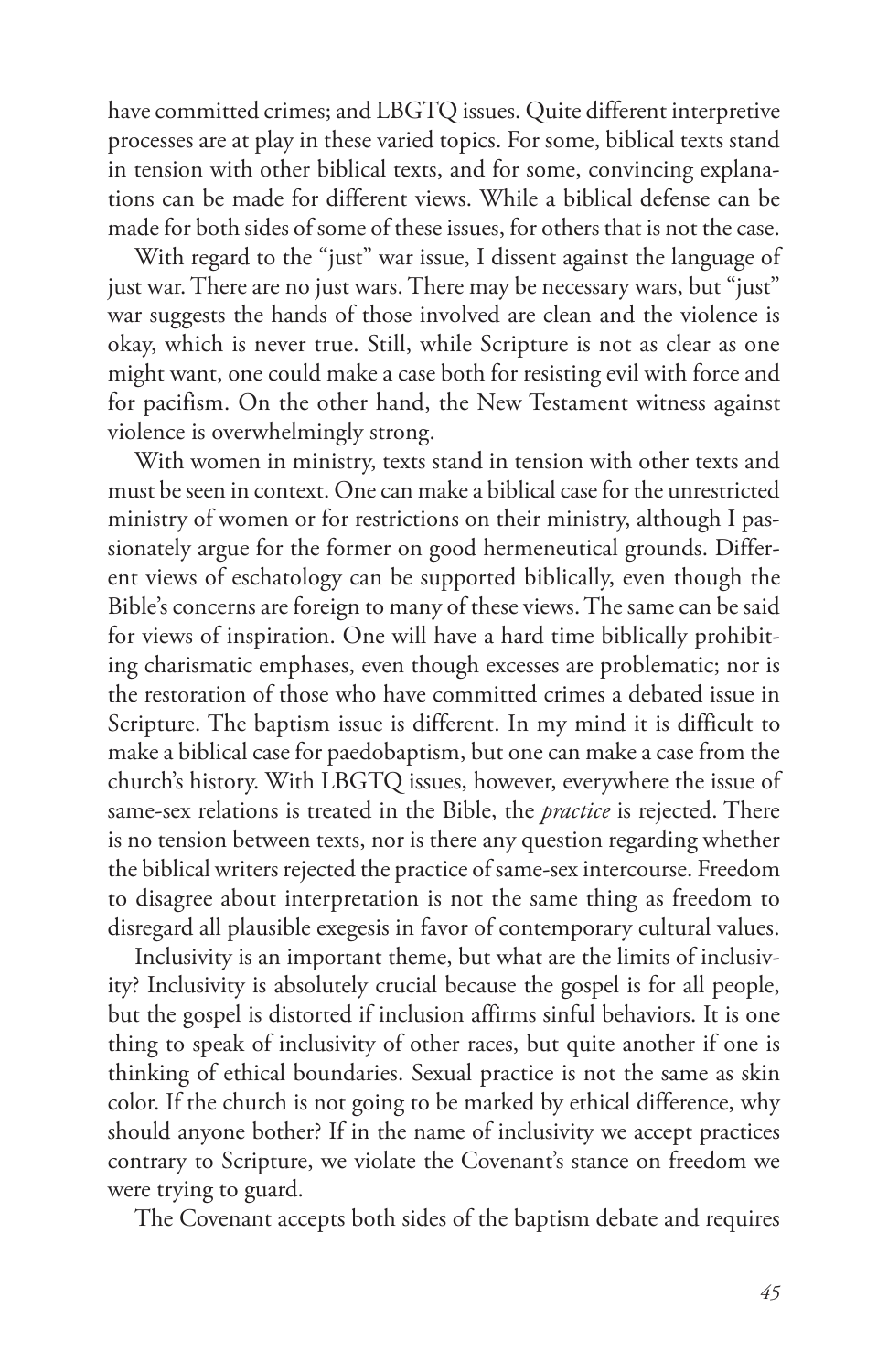ordinands to be willing to administer both avenues of baptism. While it affirms without qualification the ministry of women, it does not require acceptance of this view. Why is this different from the approach to baptism? Eschatology, inspiration, charismatic approaches, and just war/ pacifism do not seem to be issues of much current discussion. On what grounds does the Covenant decide which topics fall outside the bounds of legitimate freedom? In the past, Scripture itself was the determining factor—and as far as I am concerned, it must continue to be so. I do not argue for the unrestricted ministry of women in spite of Scripture but because of it. The Covenant needs to discuss the boundaries of freedom much more than it ever has.

This takes us back to the issue of interpretation of Scripture. Clifton-Soderstrom claims, "Because the Covenant is non-confessional, no question of interpretation is off the table" (p. 43). Do we really want to say that, or are some proposals for interpretation so contrary to the text that they must be rejected outright? Communal hearing and discernment and humility are crucial, but if interpretation is so open, why are we even reading? Are there no interpretations that are out of bounds? Surely we would not say one may interpret the death and/or resurrection of Jesus as unimportant. So how does one decide that an interpretation is out of bounds and that further dialogue is unhelpful? Nor can we say that simply because a group advocates a position there is therefore a basis for that view, for groups can be in error as much as individuals. Where and on what basis is an interpretation disallowed? I have always argued strongly for the ongoing interpretive task of the church. We do indeed need to keep listening to the Spirit instructing our own time, but that will not be in opposition to the text.

This raises the issue of the limits of dissent and the question of the basis of deciding those limits. For me the limits to dissent are the clear meaning and focus of Scripture, and while being biblical is not easy, neither is it beyond the abilities of general readers. The message of Scripture is quite clear with regard to the central tenets of faith and practice.

One more thing needs to be said about dissent. As important as the issue of dissent is within the community of faith, I am much more concerned with dissent from the views and practices of our society and culture in general, not merely with issues pertaining to the LGBT discussion, but also heterosexual practices, attitudes toward women, materialism, violence, racism, and a host of other ethical issues. It was not for nothing that Paul stressed to the Roman church "Do not be conformed..." (Romans 12:2).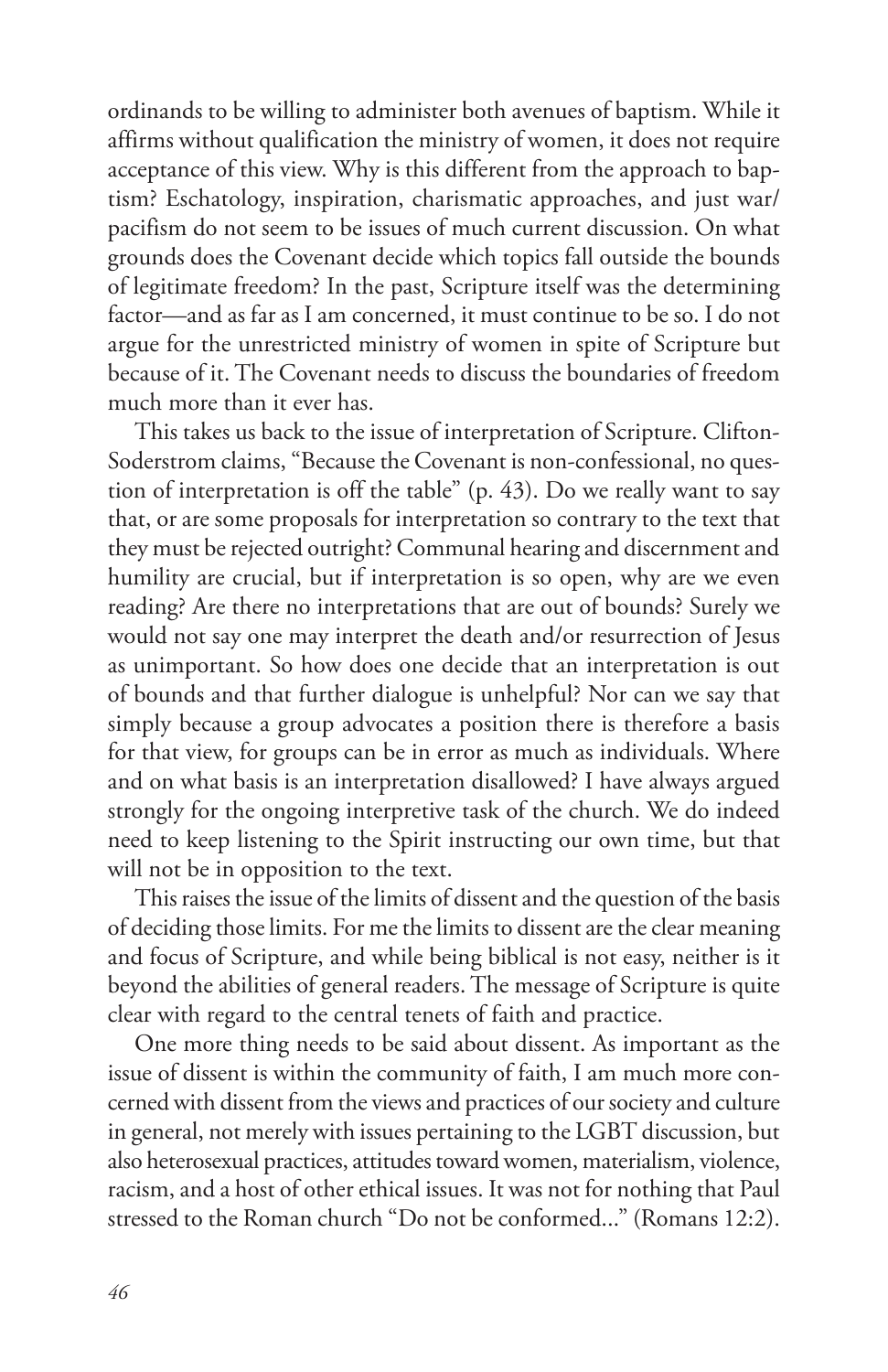*Michelle A. Clifton-Soderstrom, professor of theology and ethics, North Park Theological Seminary, Chicago, Illinois*

**I** offer my deepest gratitude for my colleagues in ministry and in aca-<br>demia, along with the *Covenant Quarterly*, for providing a forum for collegial discussion on important topics. Over two years ago I was asked by the editor to contribute my research on Covenant freedom, and I was delighted to accept. The respectful dialogue modeled in this issue is very much in line with the Covenant's heritage. The friendship shared between myself and each of the respondents is invaluable and underscores the importance of charity in all things.17 I begin here with some general replies to my respondents, then address some of their specific critiques of my interpretation of Covenant freedom in the subsequent sections.

The intention of my proposal, drawing on archival sources, is not to adjudicate a conversation around any one particular moral issue.<sup>18</sup> Rather, the intent is to describe Covenant freedom historically and to raise questions regarding the limits of this freedom. While my proposal has relevance for many ethical topics, far more is at stake. Specifically, if the Covenant determines that its long-cherished freedom is no longer a viable way forward in all matters of life together—perhaps most especially in those matters over which there is present conflict—we move decidedly in the direction of becoming a confessional church requiring doctrinal adherence.19 In 1928, in the midst of calls that the Covenant adhere to the Five Fundamentals, biblical scholar Nils Lund warned, "If

<sup>17</sup> As I note in my article, William Doughty was censured not for the content of his views but for his uncharitable manner of procedure. Far from Bilynskyj's concern that I intend to cast those who disagree with my argument as "modern-day Doughtys," only those who proceed uncharitably can rightly draw the comparison, irrespective of their position on whatever issue is under discussion.

<sup>18</sup> Though I recognize some respondents were originally asked to apply my proposed criteria to a particular topic (see introduction to responses). While human sexuality is arguably the most contentious issue facing the church at this time, history demonstrates that there will always be contentious matters facing the body, and the Covenant's postion on freedom is meant to transcend any one topic facing the church at a particular time.

<sup>19</sup> By "confessional" I mean that particular doctrines and confessions of faith become the basis for membership. Safstrom uses the helpful language for non-confessional churches such as ours, "bound to Scripture and also free from binding confessions." In the litany for a public declaration to the congregation included in the *Covenant Book of Worship*, candidates pledge a fourfold commitment: confessing Jesus Christ, accepting Holy Scriptures, proclaiming the good news in word and deed including striving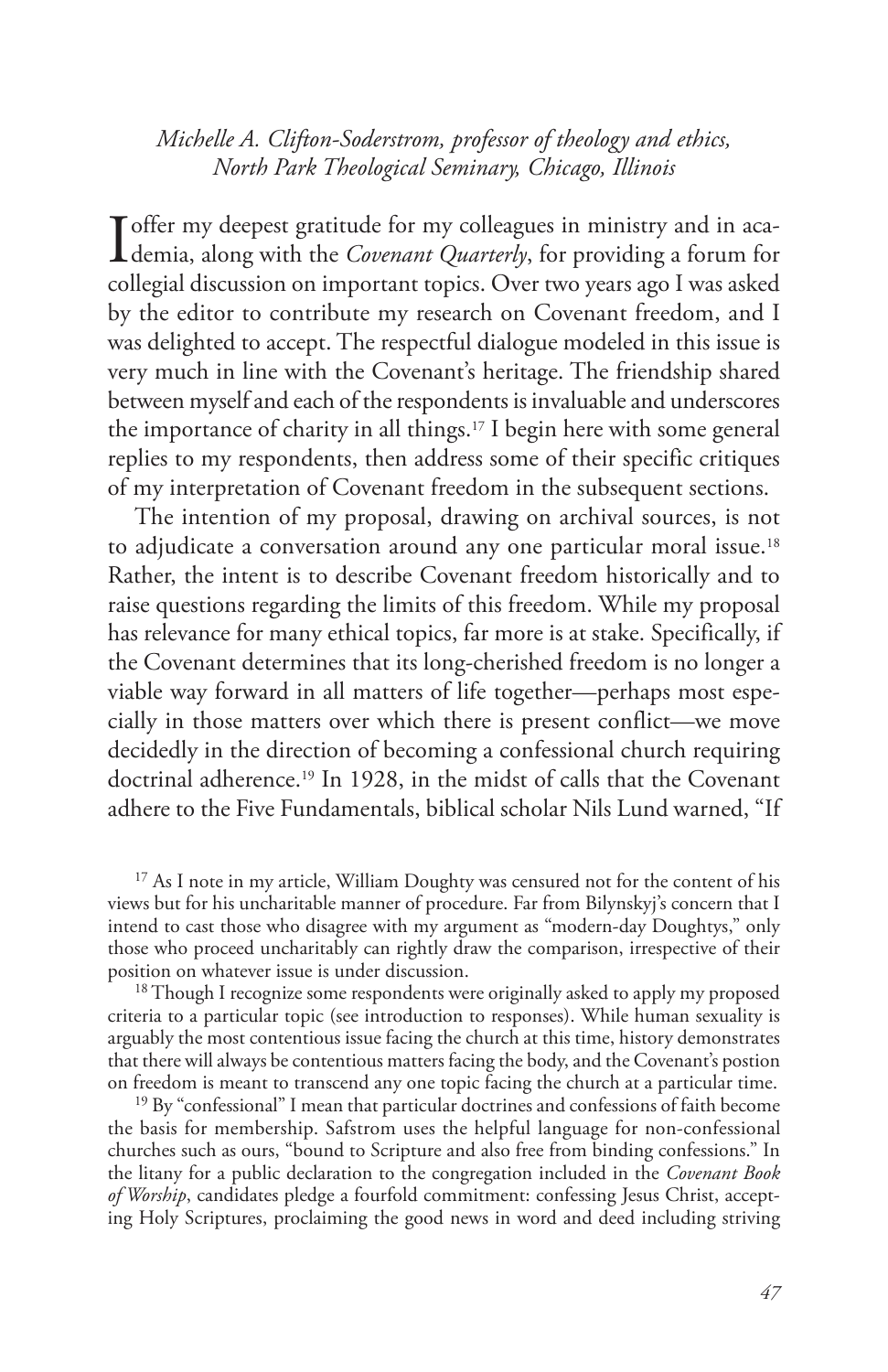we move on in this way, we will land where the so-called orthodoxism within Lutheranism landed, namely, in a sterile, bone-hard, and spiritless orthodoxy. The emphasis on doctrine above the spiritual life will be one of the earliest results. The hunt for heretics will begin again. The Bible will be used as ammunition in theological conflicts but not as food for the spiritual life."20 Lund here cautioned the Covenant against abandoning its founding commitment to Scripture's authority alone by adopting any confession or confession-like position, referencing the conflict and violence enabled by seventeenth-century Lutheran confessionalization.

Because Covenant freedom thrives only in relation to Scripture, I framed my proposal for freedom primarily *in relation to Scripture*. Historian of Swedish Pietism Mark Safstrom rightfully highlights ecclesiology as the necessary arena in which this relationship plays out, reminding us that freedom constitutes the very kernel of Covenant polity. In part this means that a primary activity of congregations is to gather together around the word, to read and discuss, agree and disagree. Relationships are essential, as these activities take place primarily within local congregations. I wholeheartedly agree with professor emeritus Klyne Snodgrass's use of the quote from *Biblical Authority and Christian Freedom* regarding Scripture as the boundary of freedom.<sup>21</sup> Covenant freedom—freedom

for justice and peace, and supporting the church's ministries, which historically refers to financial support. These are vows that members take, but they are not the kind of confessional requirements that members of Lutheran or Reformed traditions make upon church membership. *The Covenant Book of Worship* (Chicago: Covenant Publications,

<sup>&</sup>lt;sup>20</sup> Nils W. Lund, "The Authority of Holy Scriptures," *Covenant Quarterly* 30:4 (1972): 22. Lund also held that the movement's "requirement to be received as the only representation of orthodoxy in our day can impress only those who lack historical

<sup>&</sup>lt;sup>21</sup> Snodgrass referred to the following quote: "Because there is no other channel through which redeeming knowledge of God is now disclosed to humanity, the church is bound to the Scriptures. Only in and through them does the church find the source of its life. Therefore, its faith, its worship, its conduct, its fellowship, and its freedom must all arise out of, be judged by, and be renewed by the Scriptures. Because the Scriptures have arisen within history and are transmitted to us through historical processes, the church in its educational task is obliged to use the best available methods of scholarly research to answer questions pertaining to text, authorship, circumstances of origin, content, and meaning. Because the Bible is the word of God, the church is obliged to treasure its message, guarding against every temptation to obscure its plain teaching or evade its truth and humbly submitting itself to responsive obedience in the Holy Spirit." *Biblical Authority and Christian Freedom*, 21.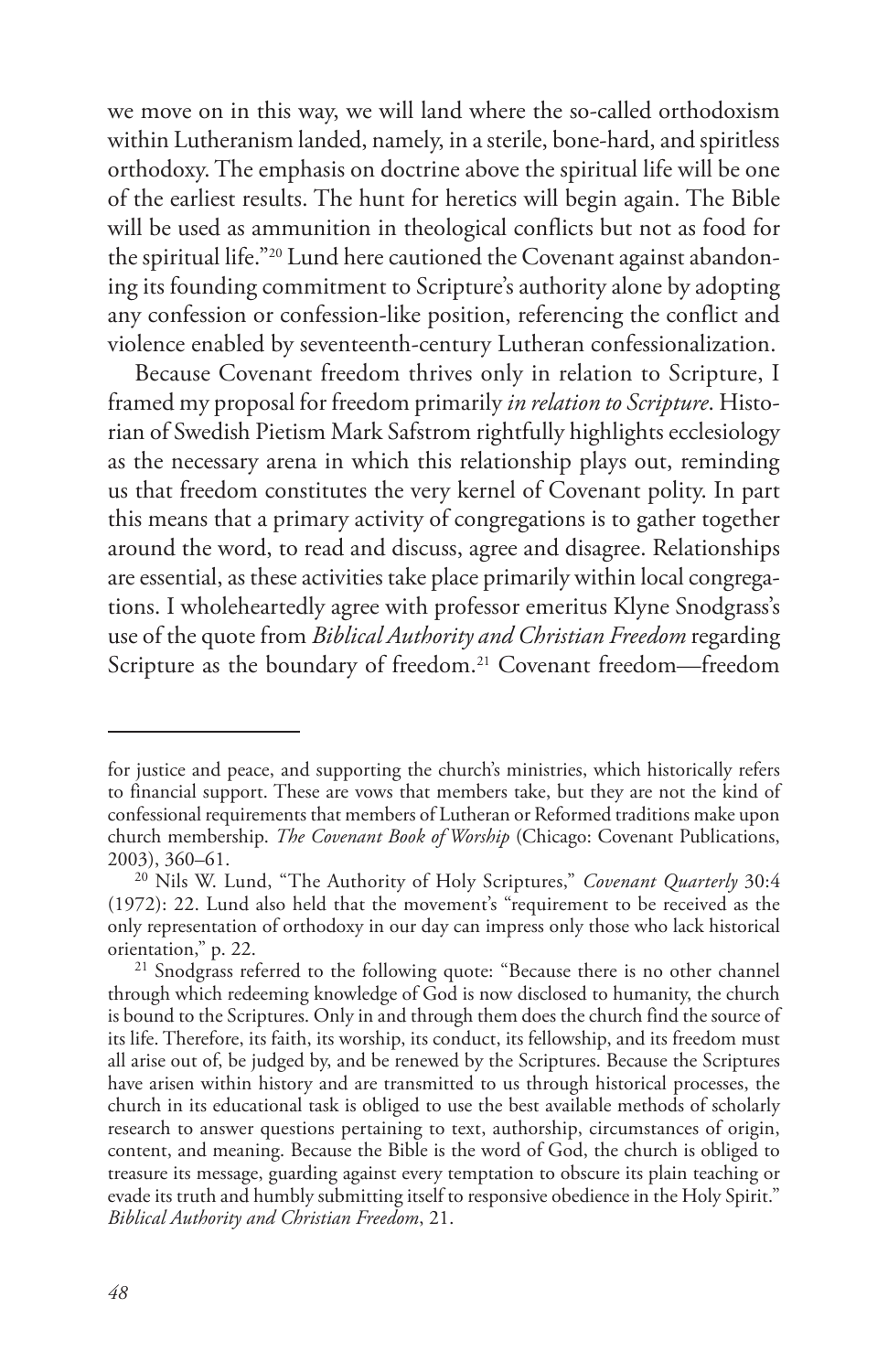from binding confessions—*preserves* Scripture as the highest authority for all matters of faith, doctrine, and conduct, as Safstrom also notes. The founders of the Covenant were convinced that when an ecclesial community places one interpretation over Scripture itself, it runs the danger of human interpretations being more authoritative than God's word. In other words, if a community truly believes that Scripture has authority and power to transform those open to its truths, then the real work of communions such as ours is in faithful, communal, rigorous, charitable, and holistic reading, as the Covenant Resource Paper on the Bible outlines.<sup>22</sup> Theologian Brian Bantum urges such a reading when he notes that when faithful Covenant people disagree about important things, this can open "new possibilities for connection and fellowship."

Covenant freedom is for the whole church, and while freedom functions in a more limited way for clergy, freedom is fundamentally a baptismal and catholic reality in the Covenant. Contrary to Covenant pastor Stephen Bilynskyj's claim that Covenant freedom "does not and cannot embrace the whole of Christian theological freedom," historically this is precisely what Covenant freedom has meant.23 Bilynskyj also notes that clergy have fewer freedoms than lay people when it comes to issues such as baptism, women in ministry, and atonement. This is only partially true. Clergy are currently asked to uphold three positions adopted by the Annual Meeting, those regarding women in ministry, baptism, and human sexuality. While credentialed clergy may disagree on any or all of these three issues, their individual interpretations are not to overshadow the adopted positions. As such, all clergy must, for example, preside over an infant baptism when asked and refrain from participating in a samesex wedding. Bilynskyj's longer list of Christian views that he claims are "outside the range of Covenant freedom" may have anecdotal evidence, but they have no backing in history or policy. Many Covenant clergy hold to penal substitutionary views of atonement, and penal substitution has not been "explicitly rejected" by the ECC. Nor have the other examples he offers.

<sup>&</sup>lt;sup>22</sup> These are the five ways the paper encourages Covenanters to read and interpret Scripture. The primary writers of the resource paper were Bilynskyj and Snodgrass. "A Covenant Resource Paper: The Evangelical Covenant Church and the Bible" (Evangelical Covenant Church, 2008). Available at http://covchurch.org/wp-content/uploads/ sites/2/2010/05/Covenant-Resource-Paper.pdf, accessed October 23, 2016.

<sup>23</sup> Olsson, *By One Spirit,* passim.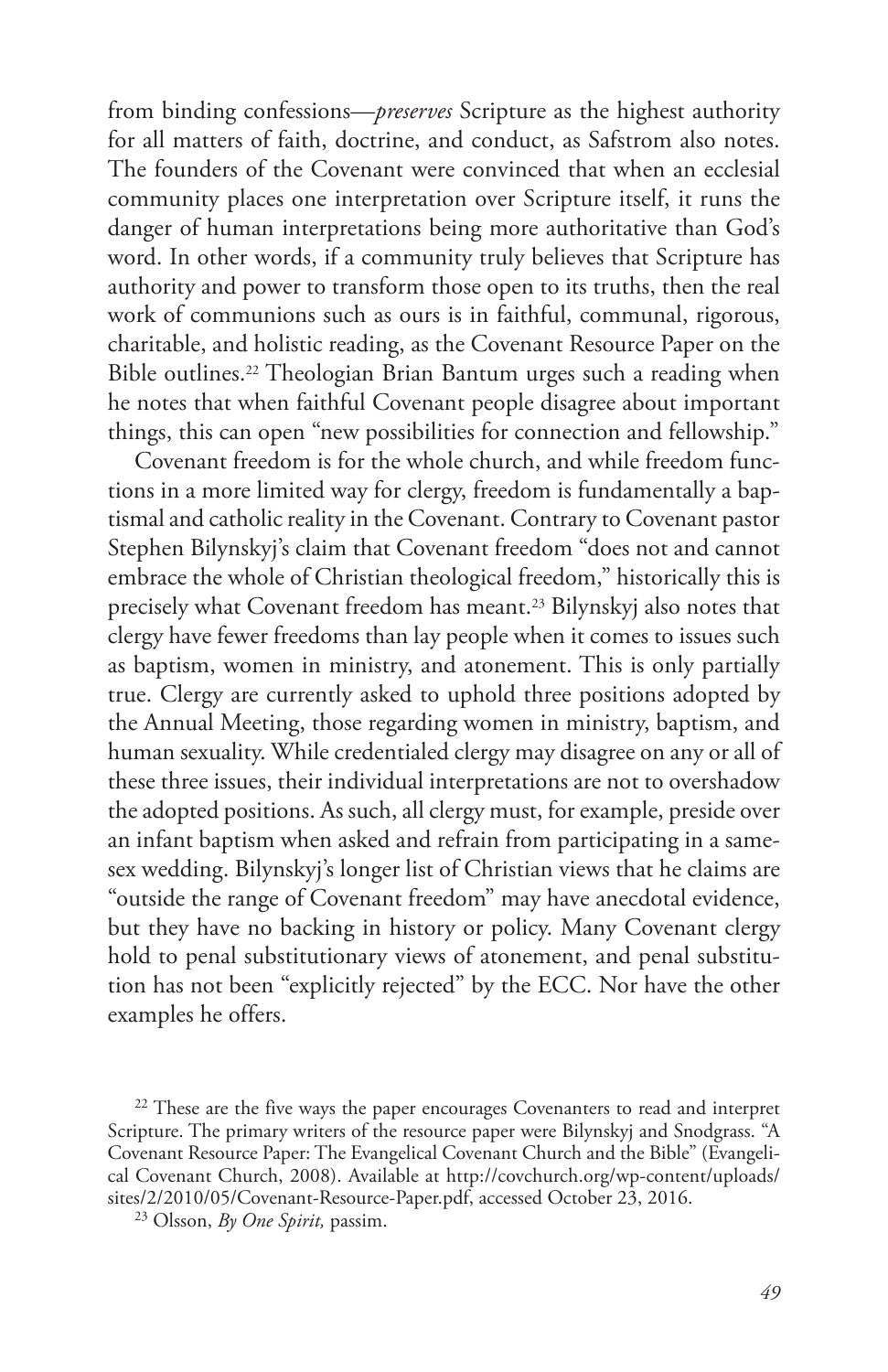While Covenant freedom is extended to clergy despite their being bound to policies in ways lay people are not, it is important to remember that the Covenant Affirmations, including the "reality of freedom in Christ," are not written exclusively to or even primarily for clergy. The Affirmations are for the whole Covenant community, the majority of whom are lay people. As lay people, Covenanters are free to hold a complementary view of gender, a penal substitutionary view of atonement, and either an exclusively infant or believer view of baptism. It is also the case that none of the above viewpoints, including those on Bilynskyj's list, exclude Covenant people from membership. Bantum's words are apropos: "I wonder if we might become more open to the ways those very people who were seemingly outside the covenant also display marks of faithfulness, that their perpetual presence might reveal to us all just how radical and ordinary God's covenant is." This is an important question for us to address. Our theology of membership suggests that, at least in theory, Covenant freedom is indeed able to withstand a wide range of biblical and theological viewpoints on any number of doctrinal and ethical topics.

# **Unity of Thought**

I appreciate Snodgrass's opening description of how he himself has dissented from conclusions of his own academic discipline of New Testament studies, from positions and practices of his Baptist denomination, and from certain practices and theologies of the Covenant (the latter made possible by Covenant freedom). Dissent, Snodgrass claims, has marked his life, and without it "communities often go off the rails." Yet, despite his own embrace of dissent, Snodgrass goes on to question whether diversity of viewpoints is actually a sign of renewal. He highlights instead the New Testament's focus on unity of thought.

I agree that unity is crucial, even essential. But unity of *thought*, of beliefs and doctrines, is a complex, perhaps unattainable reality this side of heaven, as evidenced by the great number of confessional Christian traditions that exist today. The unity proclaimed in the New Testament is unity *in Christ* rather than in human agreement with one another. Our Pietist forebears understood this well, even as they strove for unity in contentious times. George Scott and C.O. Rosenius wrote,

It would not be probable to expect that all Christians, despite being enlightened by the same Spirit, should come to com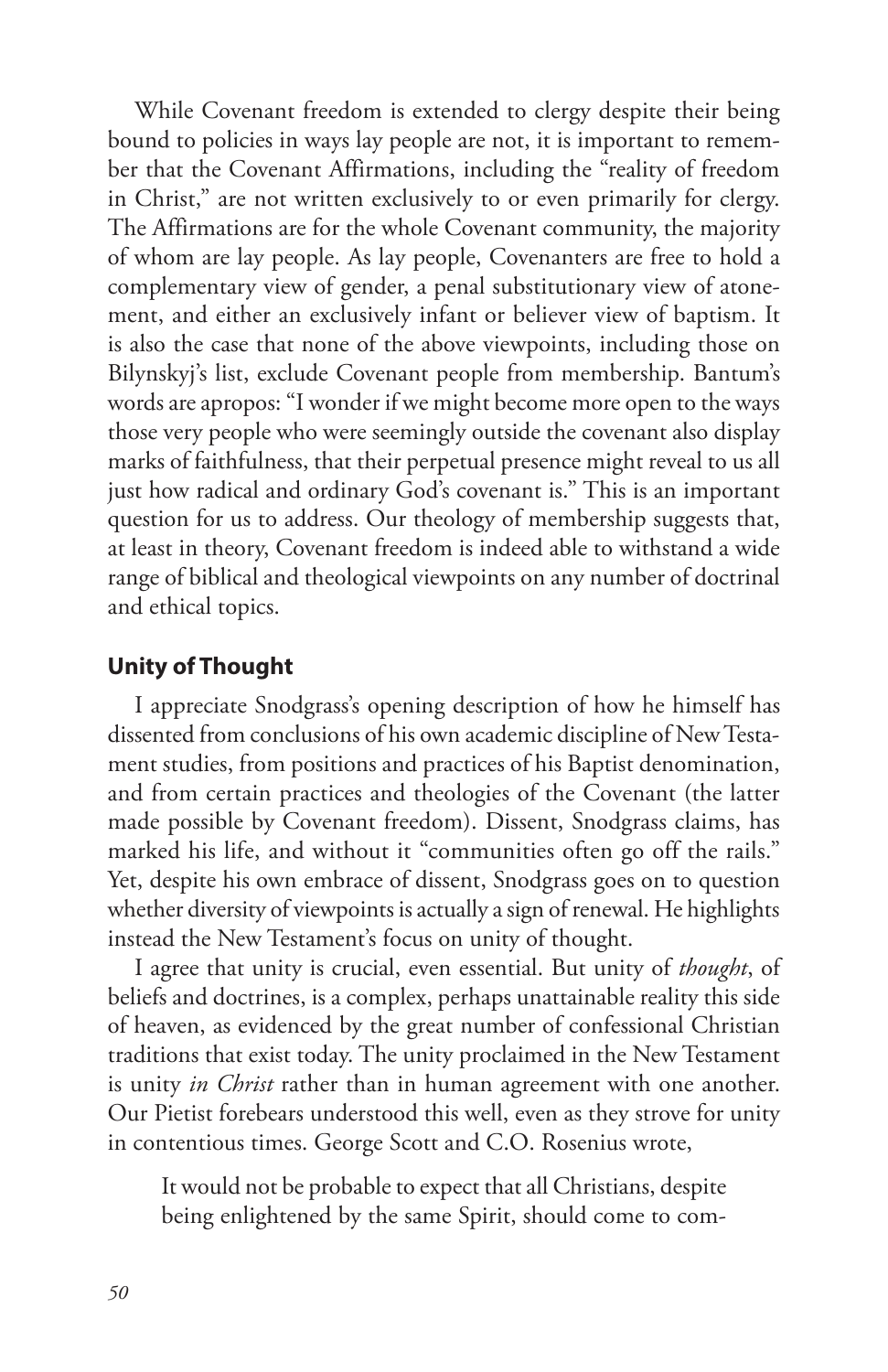plete agreement on all spiritual matters here on earth, where we understand and prophesy in part….Therefore, instead of saying like the one Corinthian: I hold myself to Paul, the second: I hold to Cephas, the third: I to Apollos, if we all seek to come closer to Christ, we will be raised above the earthly opinions that will lead to discord and instead truly thrive in the clean air of Christ's undivided authority. If all Christians seek to come closer to their center point—Christ—the inevitable result will be that they will also come closer to one another in mutual love, which is the true sign whereby to recognize a disciple (John 13:35).24

Nils Lund framed it similarly: "At times, of course, differing interpretations can break against each other, but it ought to be possible for Christians to 'speak the truth in love' (Ephesians 4:15), and in that way grow in all things up to him who is the head—Christ. While we thus in love learn and grow, we will find that we grow into unity with each other. But this can happen only on the condition that Christ is allowed to keep the love [of] our hearts and that his work remains our greatest interest in life."25

Christians do not find our fundamental unity in one another.<sup>26</sup> The baptismal liturgy in Ephesians 4 emphasizes that our unity is in and through one Lord—Father of all, Christ as gift, Spirit as bond of peace. When we seek unity in agreement with one another instead of in Christ, we wrongly ascribe divine power to human beings. This also moves toward addressing another important question Snodgrass raises regarding what faithful dissent is faithful *to*. In short, dissent that is faithful is first and foremost faithful to Christ. In explaining the second criterion of faithful dissent (Is the person or group sincere in their commitment to Christ and to the body?), I discuss the importance of genuine commitment to Christ and to the community of faith.

24 George Scott and C.O. Rosenius, "Pietism," in Safstrom, trans. and ed., *The Swedish Pietists*, 34–35.

25 Lund, "The Authority of Holy Scriptures," 23.

<sup>26</sup> The commission argued that, "In the basic and central affirmations of the Christian faith there must be unity, but in their expression and interpretation there is room for wholesome divergence," *Biblical Authority and Christian Freedom*, 26. Further, they argued that freedom should be a creative avenue for addressing new issues that arise within the church over time, requiring that each generation extend freedom to the next as new questions emerge.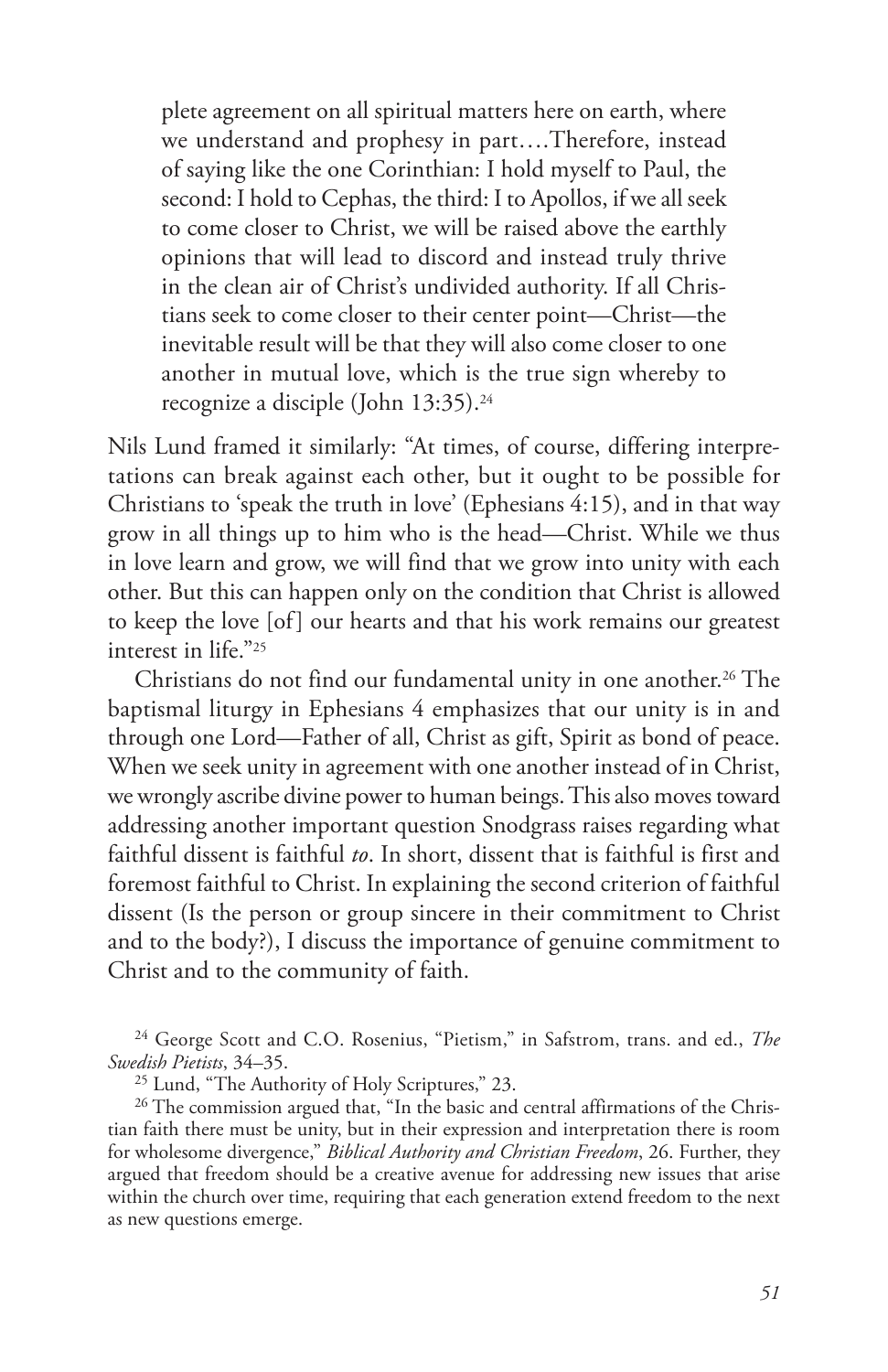As far as corporate unity is concerned, one could arguably say that faithful dissent or disagreement *engenders* Christian unity in that one of its criteria, emphasized in *Biblical Authority and Christian Freedom*, is sincerity in personal relationships, showing the courtesy of listening to others, exercising care in our words, never using disagreement for advancement, refraining from public shaming, and in all things reflecting commitment to Christ.<sup>27</sup> Such practices are the building blocks of unity, and they have great potential to move us from the ease of sameness that a monolithic culture affords to the difficult but valuable work of embracing the diversity of a multicultural communion.

#### **Inclusivity**

This brings me to the excellent questions raised by several respondents around my third criterion, Does the dissenting position relate to the dominant position by being more or less inclusive? Bilynskyj rightly notes that inclusion has limits. He clarifies that inclusion of all *people* does not mean including all theological viewpoints. Similarly, Snodgrass writes that "the gospel is distorted if inclusion affirms sinful behaviors." These points are well-taken. Inclusivity *in itself* and by itself is not a criterion for the boundaries of dissent. Inclusivity is only a helpful criterion if it is tethered to the other four criteria, most especially to faith in Christ and the recognition of the centrality of the word.

The role of inclusion in the Covenant warrants more thorough treatment than I have given it, and Bantum's response points to a significant blind spot in my analysis of Covenant freedom. The Covenant prides itself in its diversity. It is friendly to ecumenism, and many pastors and lay people join the Covenant from a variety of ecclesial backgrounds. We call ourselves a multiethnic movement with ministries on five continents, and we claim that our strength comes from "unity within diversity."28 Bantum writes that the Covenant's "deep commitment to racial reconciliation" and "fostering racial and ethnic diversity" were singificant reasons he joined the denomination. Yet he also questions whether the Covenant has fully opened itself to diversity. If we take to heart Snodgrass's comment about loyalty being "much easier in a monolithic community," it is easy to see why a necessary aspect of genuine

 $27$  Ibid.

<sup>28</sup> This language comes from the Covenant's homepage, https://covchurch.org, accessed November 6, 2018.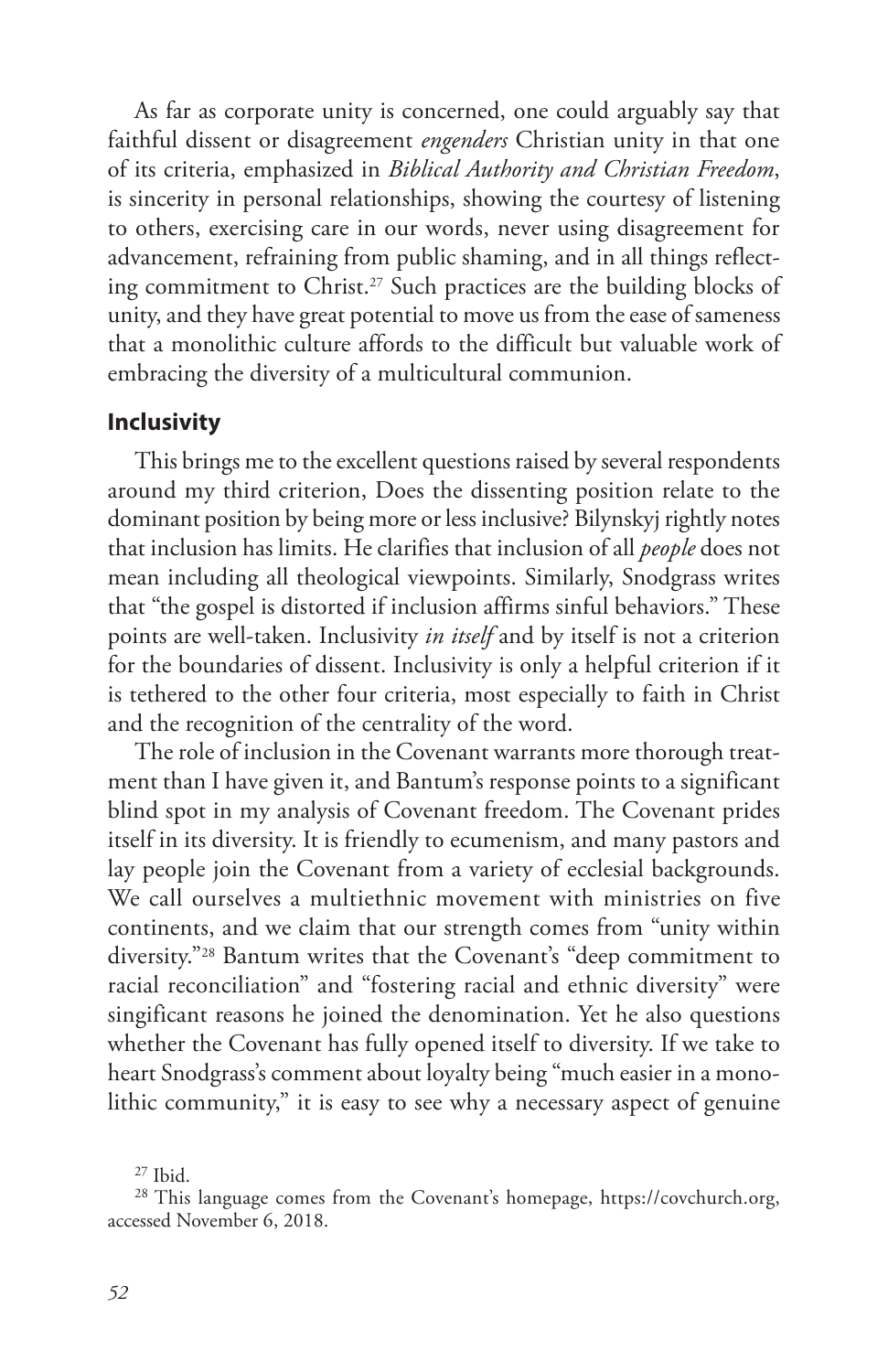diversity—"reimagination" in Bantum's language—must be ongoing work that opens the Covenant to "the ways different people [embody] faithful responses to God's presence in their lives and in the stories they [hold]." Bantum calls this kind of openness "radical transformation" and concludes that such transformation is a crucial sign that a denomination is truly diverse. Bantum makes explicit what Snodgrass implies, namely that when we move from a monolithic culture to a heterogenous one, life together must be examined anew.

#### **Is Dissent Biblical? On Primary and Secondary Matters of Faith**

I wholeheartedly agree with Snodgrass that dissent is infrequently affirmed in Scripture. This recognition leads me to insist that dissent alone is not the goal; it is *faithful* dissent I seek to preserve by providing the strict parametres of the five criteria I outline.<sup>29</sup> In fact, the scriptural examples Snodgrass offers are excellent examples of what I have in mind: minority voices dissenting in a way that keeps the community on its "rails": "prophets standing against the nation,…ideas of the faithful remnant,…Jesus and his followers standing against certain religious practices, or…differences about adiaphora." However, this raises the question of what is rightly classified as adiaphora, requiring further explanation of my fifth criterion, Is the dissenting position a central issue of faith, or it is a secondary issue?

Snodgrass rightly argues that a group's advocating for an interpretation is not sufficient grounds for claiming legitimacy; groups can be in error. How do we determine which interpretations are so essential to Christian faith as to be beyond the scope of debate? Christian orthodoxy revolves around two questions: Who is God, and who is Jesus Christ? The Nicene Creed offers a boundary for orthodoxy that is both historical and ecumenical and provides "Common Christian Affirmations" recognized by the Covenant: "The Covenant Church considers itself a part of that catholic tradition and recognizes its indebtedness to the early creeds and confessions of the church as concise statements

<sup>29</sup> The five criteria I develop in the article (pp.  $45-53$ ) are (1) Are those with the dissenting view following policy? (2) Is the person or group sincere in their commitment to Christ and to the body? (3) Does the dissenting position relate to the dominant position by being *more* or *less* inclusive? (4) Does the person/group agree that Scripture is authoritative for the argument? (5) Is the dissenting position a central issue of faith or it is a secondary issue?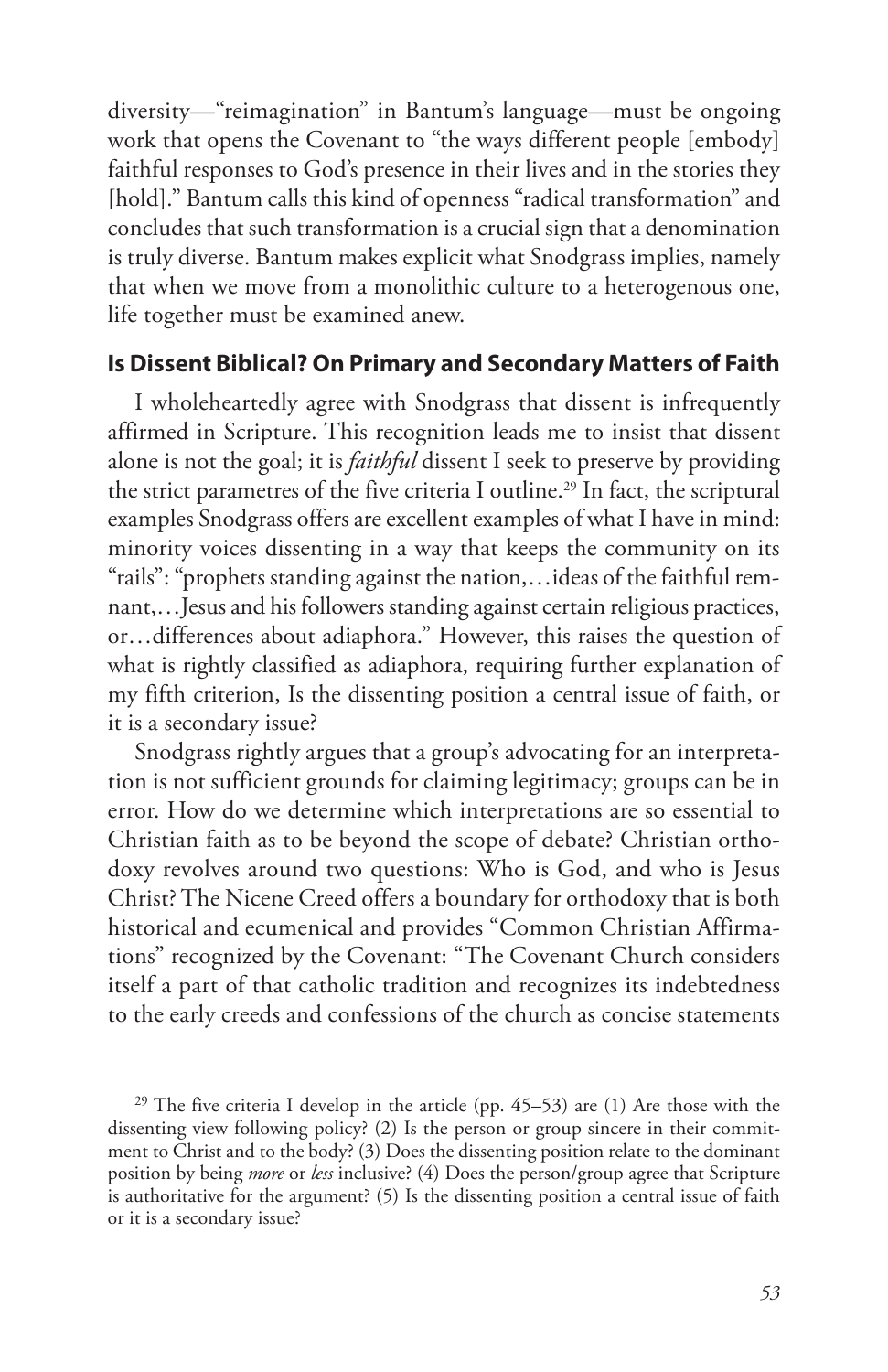of biblical faith. We refer especially to the Apostles' Creed and the Nicene Creed...."30 The primary areas of Christian faith are explicitly named by the authors of *Biblical Authority and Christian Freedom* and echo these historical creeds, centering on God's nature and work in Christ.31 Beyond these statements of faith, the report goes on to *affirm* discussion regarding Scripture's teaching in all other matters of faith and practice. In fact, one might even say the Covenant welcomes those discussions because areas of disagreement in matters of interpretation draw readers more deeply into the word.

Snodgrass holds that diverse viewpoints are acceptable *if* a biblical argument can be made to support multiple conclusions.<sup>32</sup> Yet Snodgrass himself recognizes historical precedent as a warrant for the Covenant's practice of infant baptism, even though he does not believe the practice claims a scriptural basis comparable to believer baptism. In this he acknowledges that history can be a helpful arena of adjudication in the case of absences in Scripture. On the specific questions of LGBTQ-related topics raised by several of the respondents, Snodgrass claims that "everywhere the issue of same-sex relations is treated in the Bible, the *practice* is rejected" (emphasis original); therefore, to accept biblical exegesis in favor of same-sex marriage is to "disregard all plausible exegesis in favor of contemporary cultural values."

Two things are problematic with this statement. First, some biblical scholars do see texts in tension within one another on the question of what constitutes a Christian marriage.<sup>33</sup> While many may disagree with the conclusions of such exegetical work, the mark of scholarship is not one scholar's views (or even the majority view) but rather the guild as a whole. Second, it is neither helpful nor clear to pit plausible exegesis

#### <sup>30</sup> *Covenant Affirmations*, p. 4.

 $31$  See pp. 23–24, "On the central issues of our faith, doctrine, and conduct the biblical message is sufficiently clear: the creation of all things by God, humanity made in the divine image but fallen in sin, their consequent moral inability to achieve redemption, the incarnate and sinless life of Jesus Christ the Son of God, his atoning death and resurrection, redemption through faith in him, the regenerative and sanctifying work of the Holy Spirit, and the promise of Christ's coming again to consummate his kingdom and judge the world. These affirmations constitute the essential core of the biblical message and are sufficiently clear for our salvation."

<sup>32</sup> I make this exact claim in discussing my fourth criterion.

<sup>33</sup> The Society of Biblical Literature accepts papers on LGBTQI hermeneutics and other related topics and publishes scholarship such as *Bible Trouble: Reading at the Boundaries of Biblical Scholarship* (Atlanta: Society of Biblical Literature, 2011).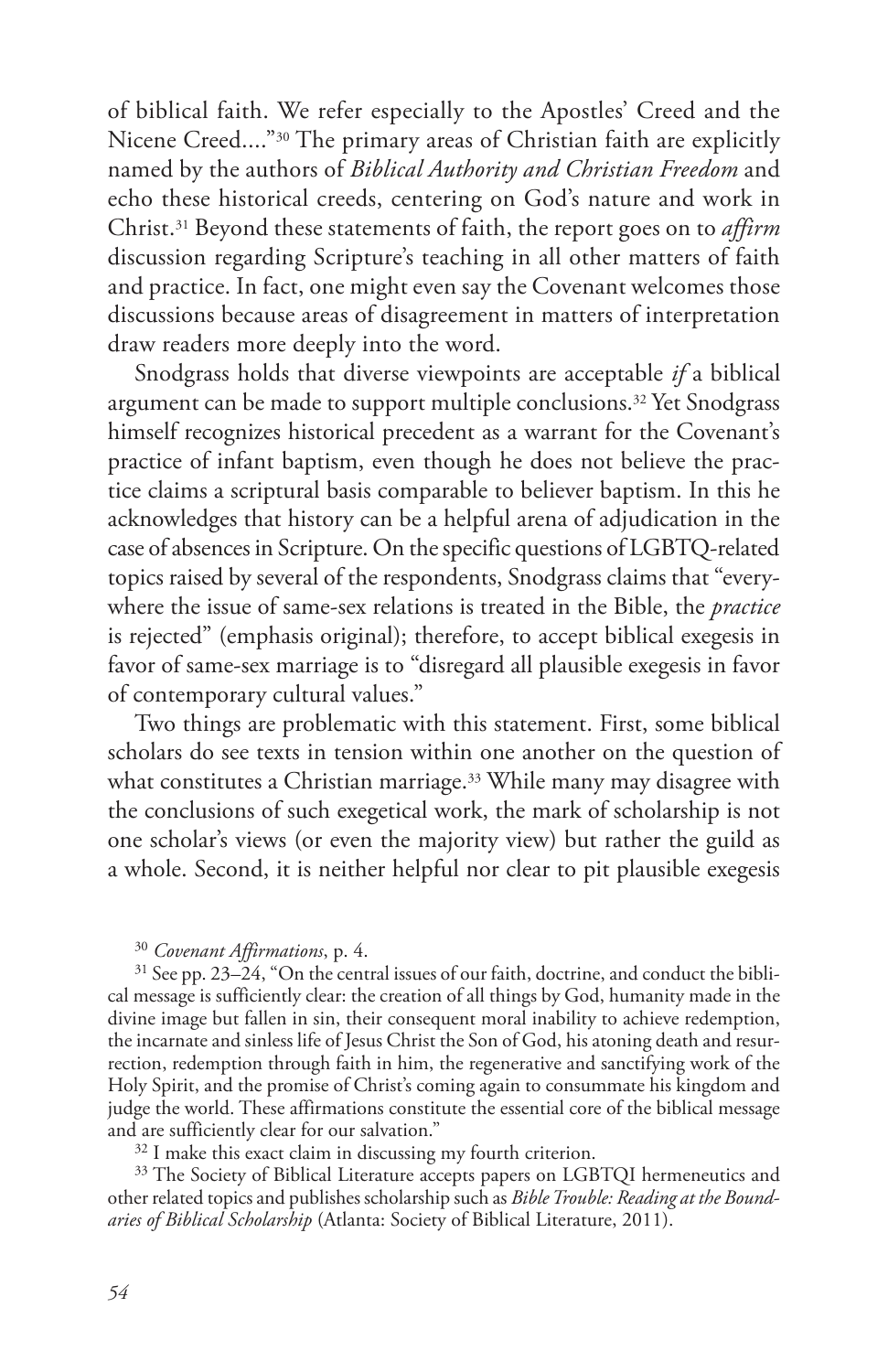against cultural values as a general rule. Culture, its values, and Christians' relationship to culture all need further definition. Culture is an extremely useful and valuable aspect in historical-critical interpretive methods, and a rich understanding of the cultures surrounding the worldviews of the biblical authors even illumines the meaning of texts. Surely a rich understanding of the culture within which readers seek to *apply* a text also has great potential to illuminate faithful application. Culture and text are not always antithetical to one another.<sup>34</sup> In short, cultural influences have at times driven solid exegetical conclusions. The relationships between both biblical authors and culture and also readers and culture, therefore, must be further clarified before making claims that definitively pit culture against plausible exegesis.

In this vein, I have been asked whether the question of women's ordination should be on the table for discussion. In all honesty, I believe that if some question the biblical affirmation of women in ministry, we should make space for their questions to be navigated in the open. This allows anyone who is unsure to remain in dialogue with the broader communion. Faithful dissent is, in other words, possible on this topic. Engaging an area of biblical interpretation in which there is difference affords an opportunity for growth and learning. Reading together is a more faithful (and difficult!) solution than asking those who disagree to leave the Covenant or to tacitly agree with a position without genuinely working through their doubts and questions. I recognize that not all women are in a place of being able to engage this conversation, for their own valid reasons. Yet I always want to engage those who disagree *charitably* and as a result of faithful biblical reading. Doing so is a powerful way to let the word work in those who come to Scripture earnestly and genuinely, with deep commitment to Christ and to one another.

# **Conclusion: What Can Covenant Freedom Withstand?**

The primary reason I hear pastors give for transferring into the Covenant is their love of its historical freedom. The variety of responses to my research shows the range of views regarding what that freedom is. Historians Mark Safstrom and Scott Erickson argue that the Covenant

<sup>&</sup>lt;sup>34</sup> Historically, Christians have not been particularly counter-cultural on marriage: contemporary cultural values largely favor marriage between one man and one woman; most Christians agree.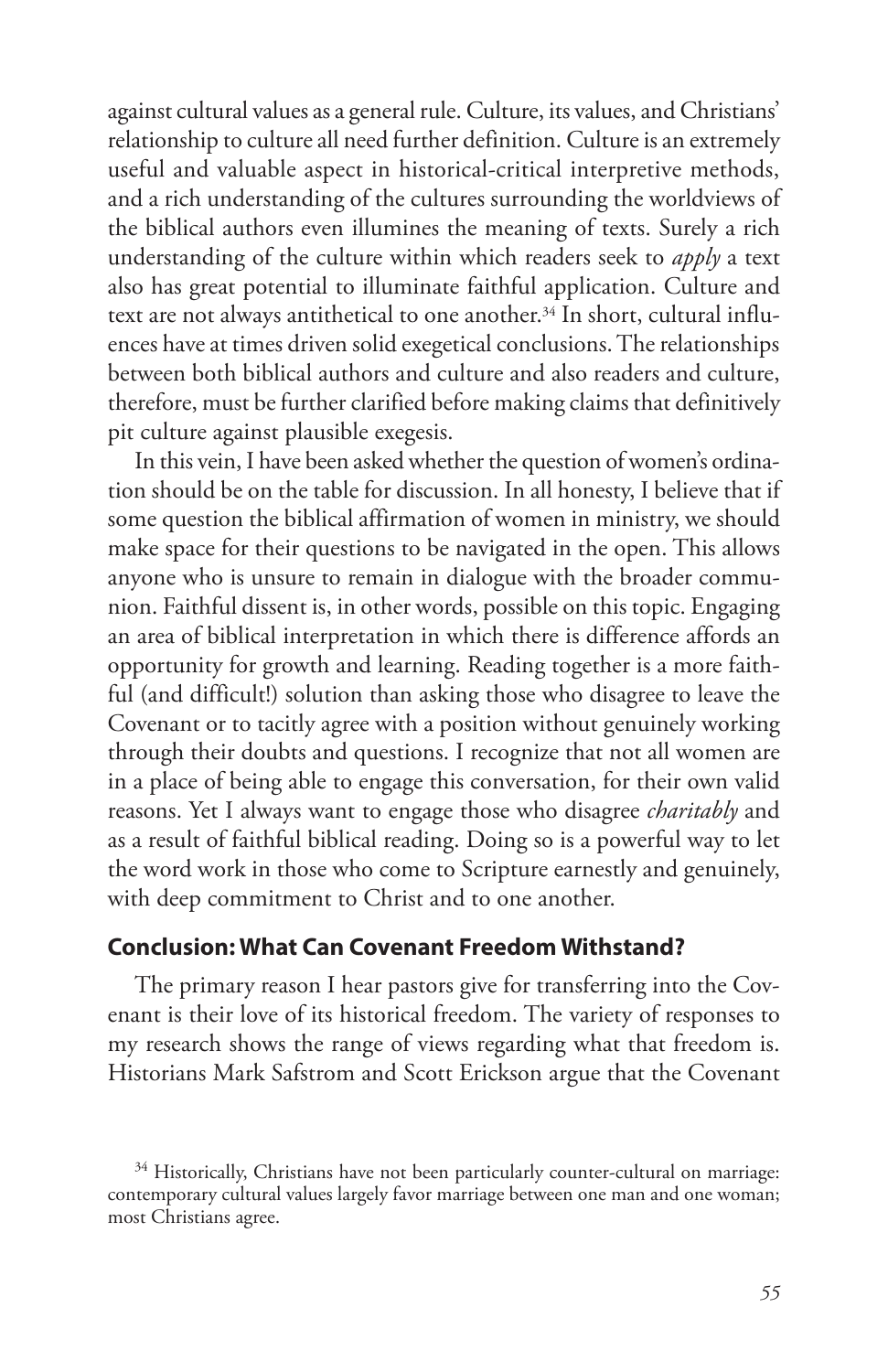needs a renewed understanding of freedom that honors historical work and conclusions while re-examining its contemporary role. Further, they believe the Covenant would benefit from a widespread conversation on the role of the body of believers in interpreting Scripture. These words resonate with me as one who grew up in the Covenant and has experienced the diversity it has to offer. Perhaps the single most haunting question comes from Erickson, who asks whether faithful dissent *must* result in the formation of a new church body. His conclusion is "partly yes." Yet he goes on to say that the one thing that could foster ongoing union is a model of faithful belonging.

I have sat with Erickson's question for some time, and, in humility and with some fear, I wonder whether the language of faithful dissent can have the hoped-for impact of ongoing renewal. Faithful dissent is not, nor should it ever be, an end point. Rather, the measure of dissent's goodness is when it leads to faithful dialogue and discernment, bringing the body of believers together rather than tearing it apart. When faithful dissent leads to factions, splits, and the hunt for heretics—what Lund warned against close to one hundred years ago—then it has not fulfilled its purpose of renewal.

Erickson's call for a concept of faithful belonging has great potential, and perhaps both historical and more contemporary resources could be synthesized to bring Covenanters to some kind of unity around belonging. The Covenant Resource Paper on the Bible has much to add to the idea of faithful belonging as it relates to our identity as readers. It calls the Covenant to a diverse readership and a charitable stance toward those who think differently. In practice, faithful belonging might be characterized by patience, by allowing voices that have been marginalized to speak, by addressing problems of insider/outsider culture, by treating our fellowship as a school of forgiveness and repentence, and by continuing to reimagine diversity beyond simply participation to actual power.<sup>35</sup> This might mean that we speak well of those in our communion, that we speak directly to those with whom we have issue, and that we commit to each other as members of the same body. This calls for charity in all things, and real charity requires courage to work through conflict over the long-haul and to see what God might be doing in our midst. I began teaching at North Park Theological Seminary over fifteen years

<sup>35</sup> See the "Five-fold Test," available at https://covchurch.org/resources/five-fold-test/.